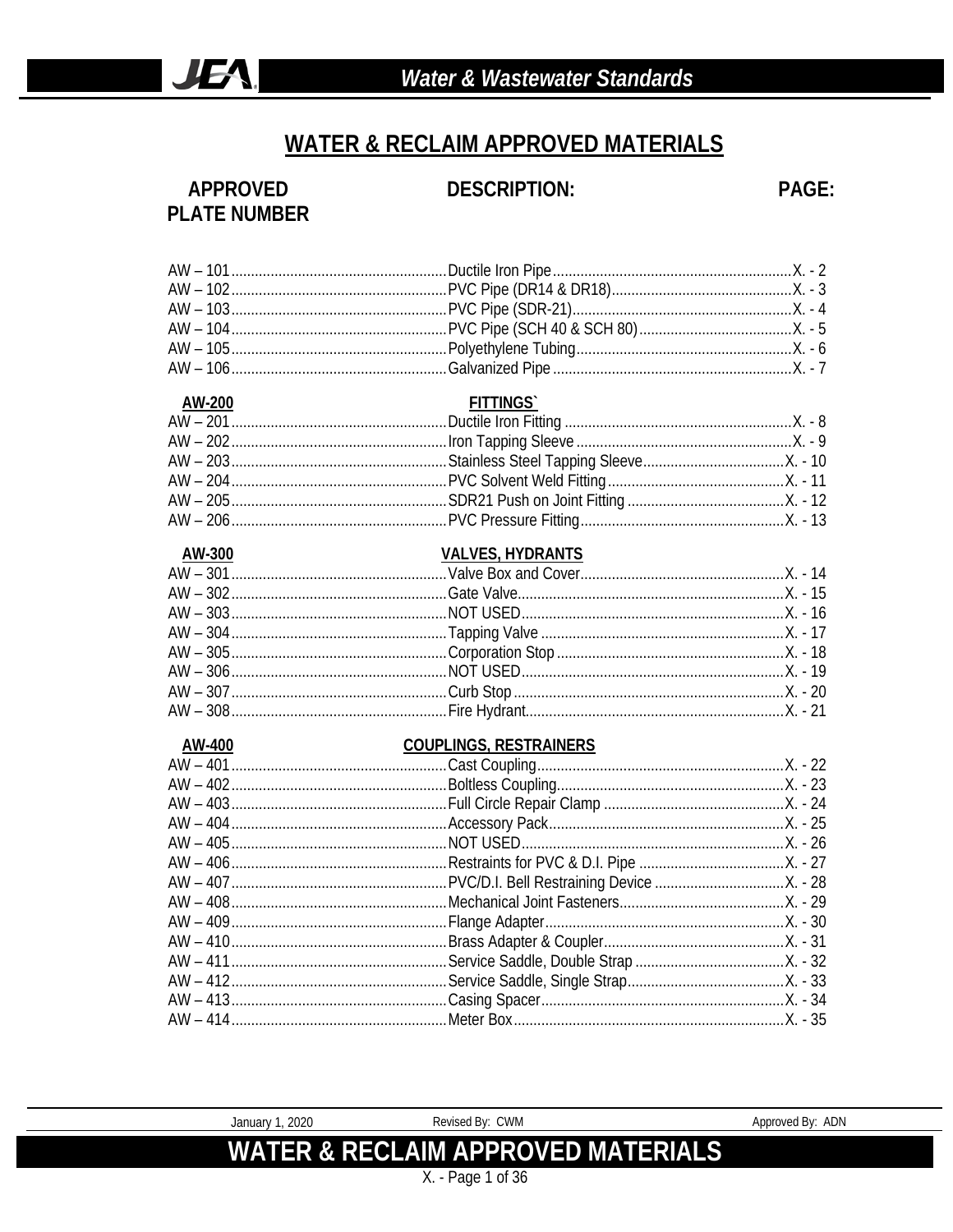JEA.



X. - Page 2 of 36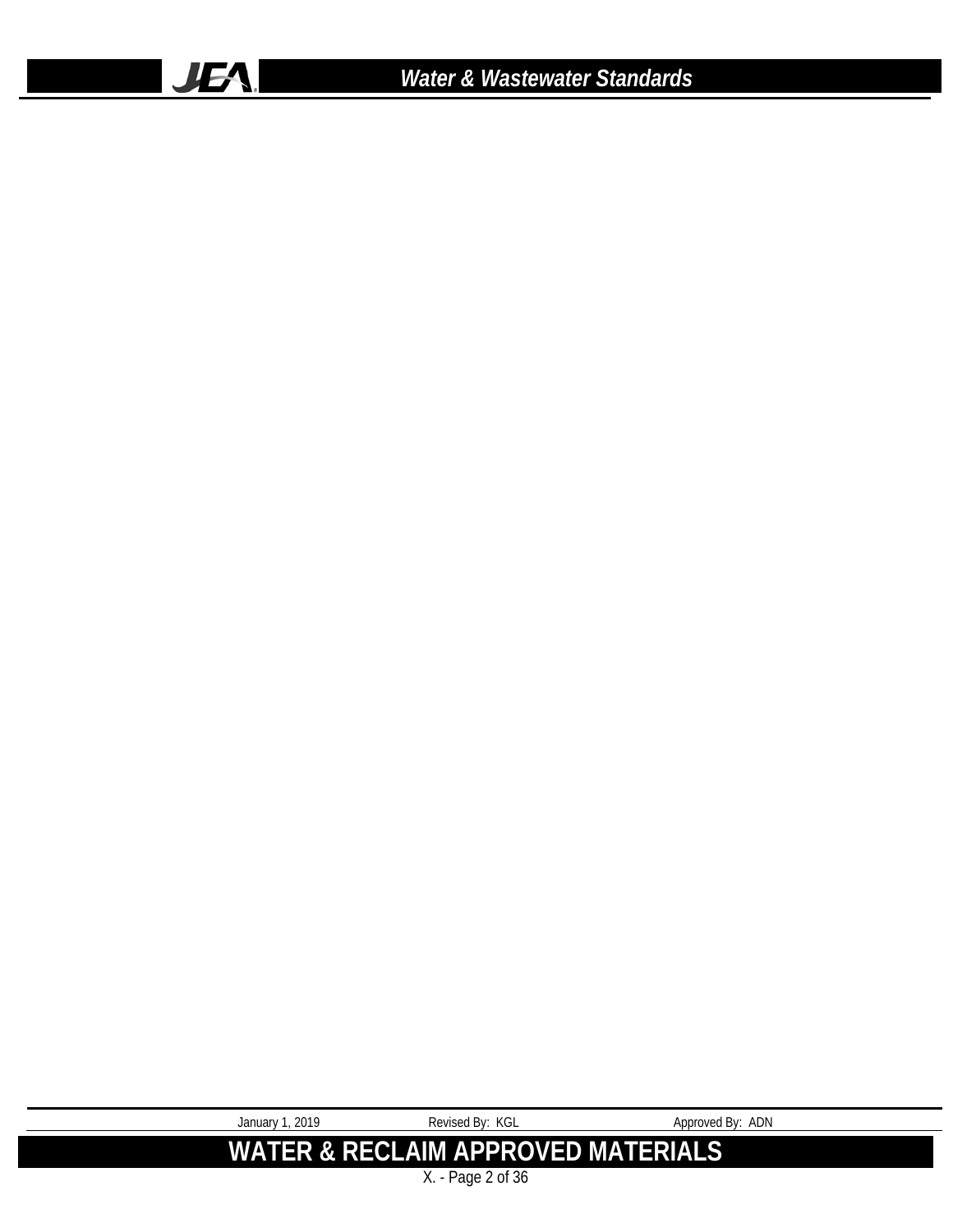**AW-101 DUCTILE IRON PIPE**

**JEA** 



**Note:** Push on joint shown as example only (For additional joints, see specifications)

**DESCRIPTION:** Ductile Iron Pipe (D.I.P), cement lined. See Chapter III. 1. - Section 350 of the current JEA Standards for specifications and requirements. See Chapter V. 1. - Section 701 for Reclaimed Water specifications and requirements.

| <b>SIZE</b>     | <b>MANUFACTURER</b>             | MODEL# |
|-----------------|---------------------------------|--------|
| 3-inch & larger | American Cast Iron Pipe Company | N/A    |
| 3-inch & larger | McWane Ductile                  | N/A    |
| 3-inch & larger | U.S. Pipe                       | N/A    |

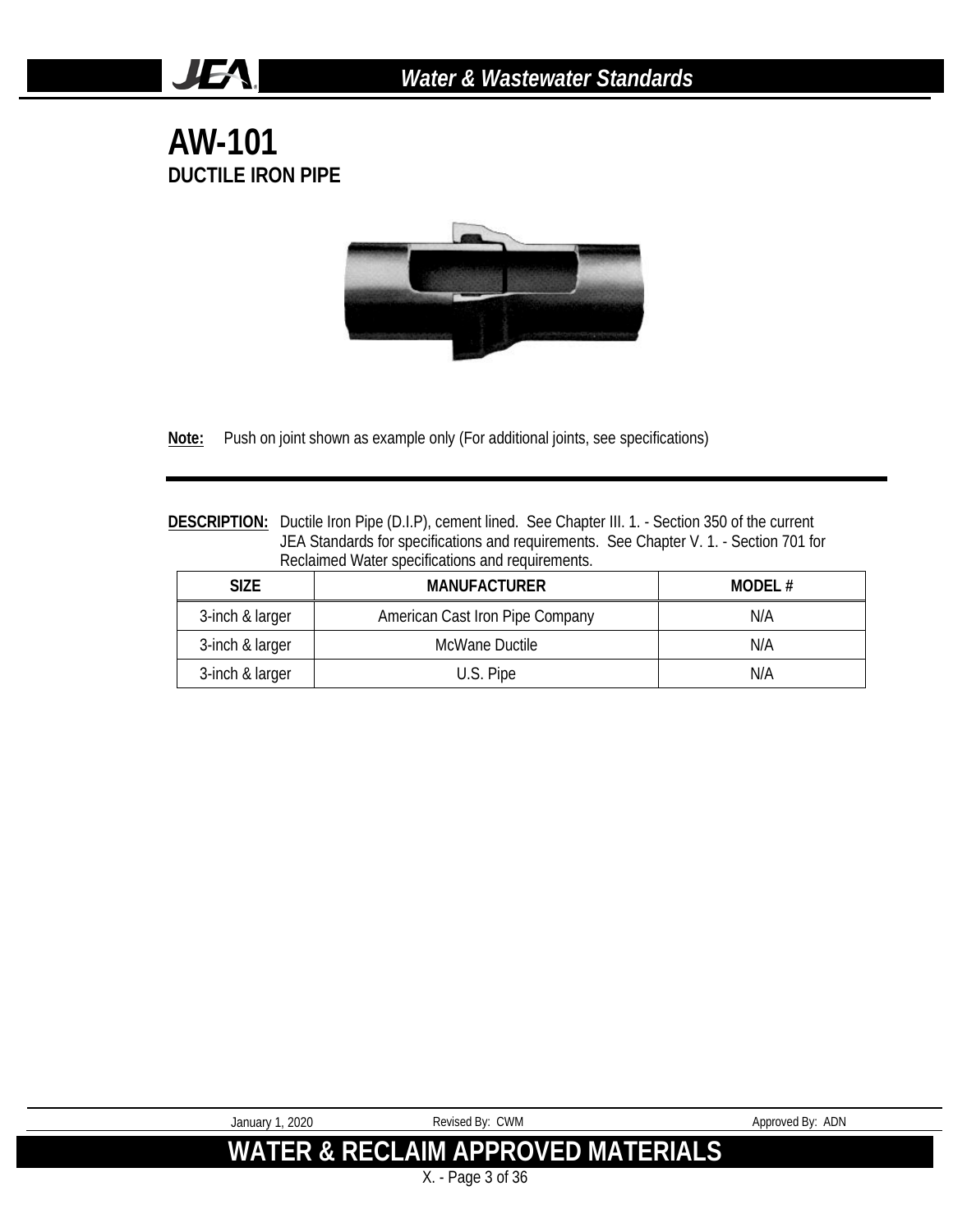**AW-102 PVC PIPE (DR14 & DR18)**

**JEA** 



**DESCRIPTION:** DR14 & DR18 Pipe. See Chapter III. 1. - Section 350 of the current JEA Standards for specifications and requirements. See Chapter V. 1. - Section 701 for Reclaimed Water specifications and requirements.

| <b>SIZE</b>     | <b>MANUFACTURER</b>                    | <b>MODEL#</b> |
|-----------------|----------------------------------------|---------------|
| $4$ -inch - 12  | Diamond Plastics                       | N/A           |
| $4$ -inch $-12$ | JM Eagle                               | N/A           |
| $4$ -inch - 12  | National Pipe & Plastics/National PVC) | N/A           |
| $4$ -inch $-12$ | North American Pipe Co. (NAPCO)        | N/A           |
| $4$ -inch $-12$ | lpex                                   | N/A           |
| $4$ -inch $-12$ | Sanderson Pipe Corportation            | N/A           |

**DESCRIPTION:** DR16 Pipe. See Chapter III. 1. - Section 350 of the current JEA Standards for specifications and requirements. See Chapter VI. 1. - Section 701 for Reclaimed Water specifications and requirements.

| <b>SIZE</b> | <b>MANUFACTURER</b>                    | MODEL# |
|-------------|----------------------------------------|--------|
| 16-inch     | <b>Diamond Plastics</b>                | N/A    |
| 16-inch     | JM Eagle                               | N/A    |
| 16-inch     | National Pipe & Plastics/National PVC) | N/A    |
| 16-inch     | North American Pipe Co. (NAPCO)        | N/A    |
| 16-inch     | lpex                                   | N/A    |

January 1, 2019 **Revised By: KGL** Approved By: ADN

**WATER & RECLAIM APPROVED MATERIALS** X. - Page 4 of 36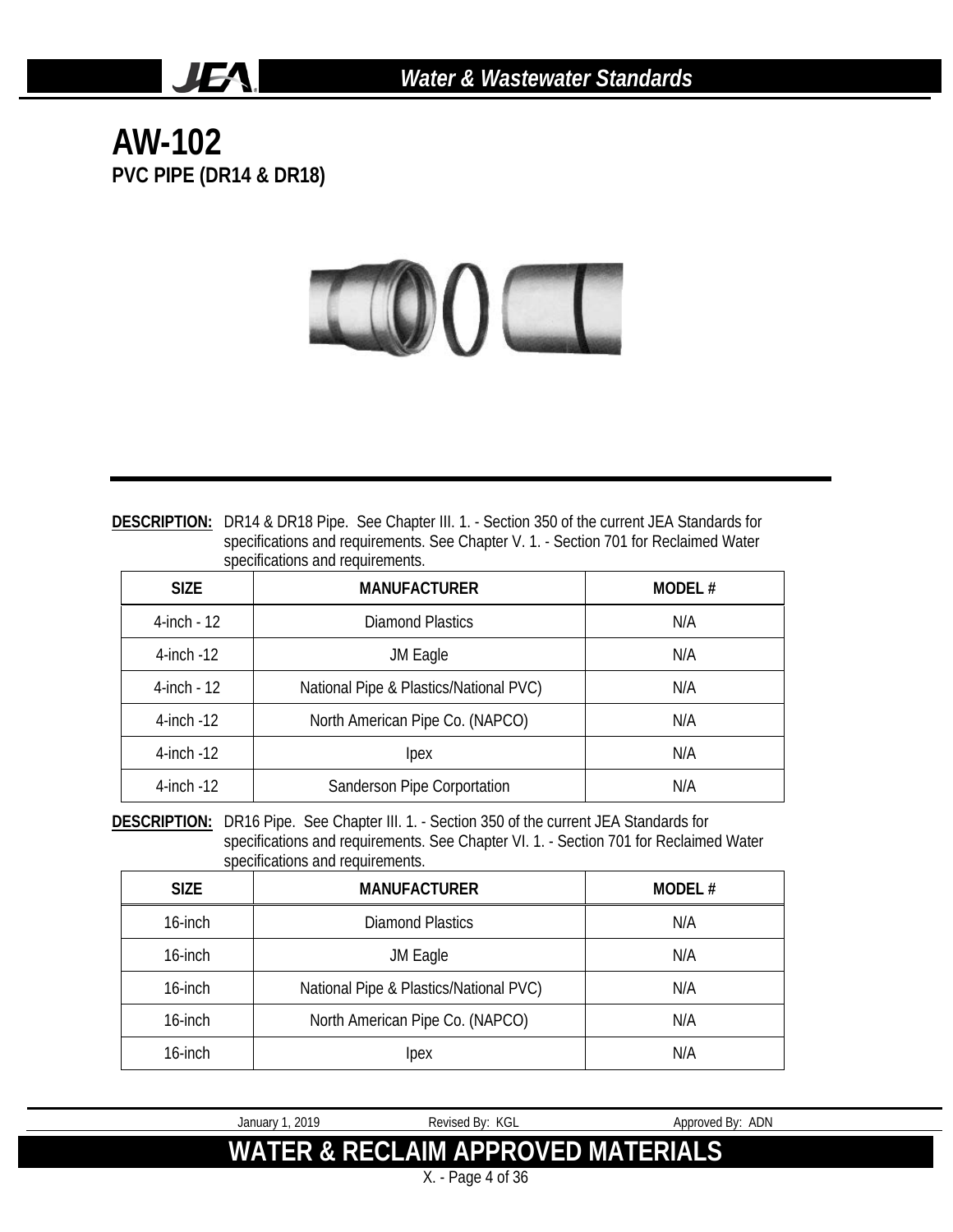**AW-103 PVC PIPE (SDR-21)**

**JEA** 



**DESCRIPTION:** PVC 1120, SDR 21 Pipe. See Chapter III. 1. - Section 350 of the current JEA Standards for specifications and requirements. See Chapter V. 1. - Section 701 for Reclaimed Water specifications and requirements.

| <b>SIZE</b> | <b>MANUFACTURER</b>             | MODEL $#$ |
|-------------|---------------------------------|-----------|
| 2-inch only | Diamond Plastics                | N/A       |
| 2-inch only | JM Eagle                        | N/A       |
| 4-inch only | National Pipe & Plastics        | N/A       |
| 2-inch only | North American Pipe Co. (NAPCO) | N/A       |

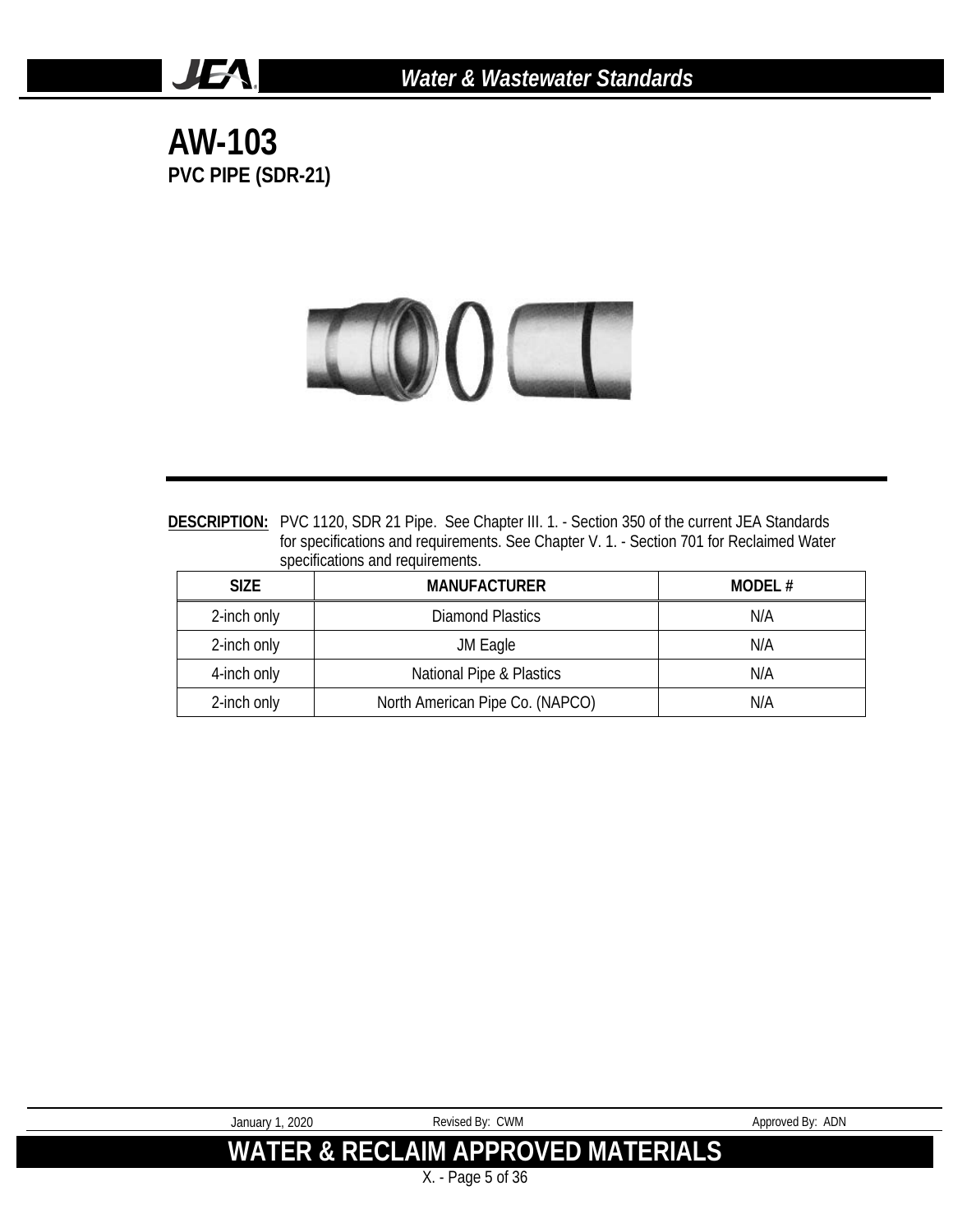**AW-104 PVC PIPE (SCH 40 & SCH 80)**

JEA.



| <b>DESCRIPTION:</b> PVC SCH 40 & SCH 80 Pipe. See Chapter III. 1. - Section 350 of the current JEA |
|----------------------------------------------------------------------------------------------------|
| Standards for specifications and requirements. See Chapter V. 1. - Section 701 for                 |
| Reclaimed Water specifications and requirements.                                                   |

| <b>SIZE</b> | <b>MANUFACTURER</b>             | MODEL# |
|-------------|---------------------------------|--------|
| 2-inch only | JM Eagle Manufacturing          | N/A    |
| 2-inch only | National Pipe and Plastics      | N/A    |
| 2-inch only | North American Pipe Co. (NAPCO) | N/A    |
| 2-inch only | Universal 100 / Accord          | N/A    |
| 2-inch only | Charlotte Pipe and Foundry Co   | N/A    |

|                                               | January 1, 2019 | Revised By: KGL     | Approved By: ADN |
|-----------------------------------------------|-----------------|---------------------|------------------|
| <b>WATER &amp; RECLAIM APPROVED MATERIALS</b> |                 |                     |                  |
|                                               |                 | $X. - Page 6 of 36$ |                  |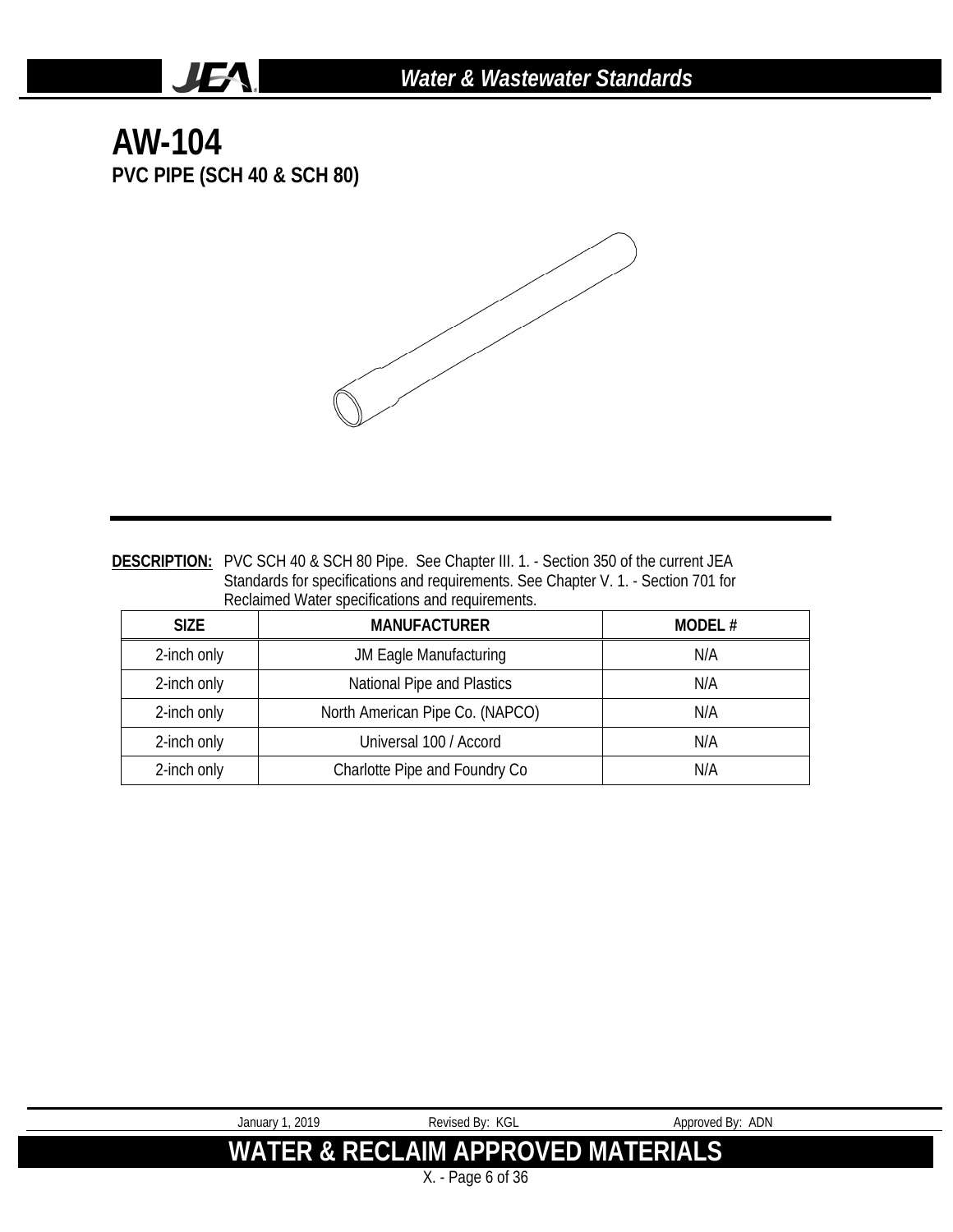### **AW-105 POLYETHYLENE TUBING**

**JEA** 



DESCRIPTION: PE 4710, SDR-9, Copper Tube Size, Polyethylene Tubing. See Chapter III. 1. - Section 350 of the current JEA Standards for specifications and requirements. See Chapter V. 1. - Section 701 for Reclaimed Water specifications and requirements.

| <b>SIZE</b>      | <b>MANUFACTURER</b>                  | MODEL $#$           |
|------------------|--------------------------------------|---------------------|
| 2-inch & smaller | Endot-Yardley                        | EndoPure            |
| 2-inch & smaller | Phillips Driscopipe/Performance Pipe | N/A                 |
| 2-inch & smaller | <b>Charter Plastics</b>              | Blue Ice            |
| 2-inch & smaller | <b>Silver-Line Plastics</b>          | N/A                 |
| 2-inch & smaller | <b>Advanced Drainage System</b>      | <b>ADS PolyFlex</b> |

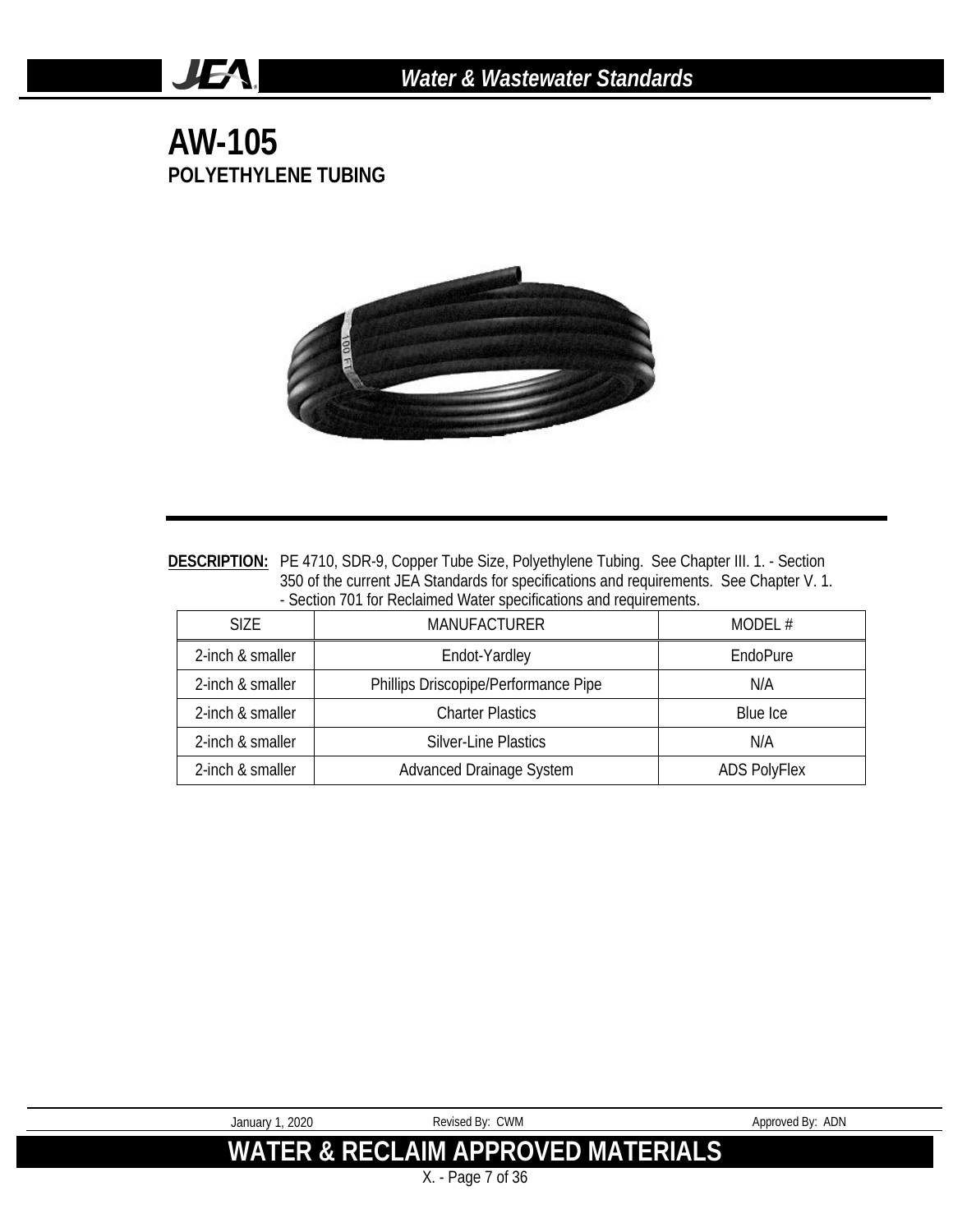### **AW-106 GALVANIZED PIPE**

**Note:** For





Contaminated Soil Sites only.

DESCRIPTION: Galvanized Pipe. See Chapter III. 1. - Section 350 of the current JEA Standards for specifications and requirements. See Chapter V. 1. - Section 701 for Reclaimed Water specifications and requirements.

| SI7F             | <b>MANUFACTURER</b>         | MODEL $#$ |
|------------------|-----------------------------|-----------|
| 3-inch & smaller | <b>Grinnell Corporation</b> | N/A       |
| 4-inch & smaller | Wheatland Tube              | N/A       |

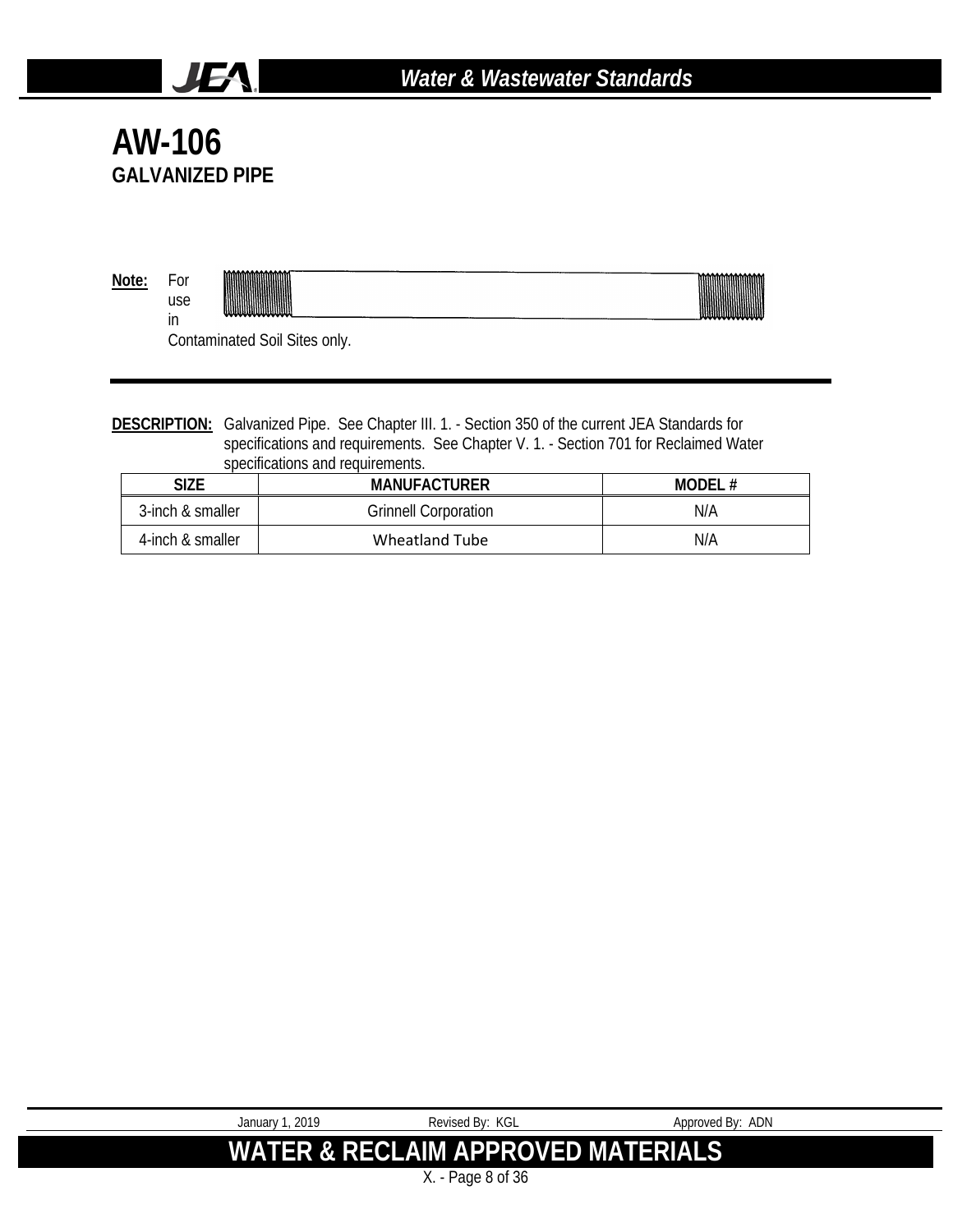#### **AW-201 DUCTILE IRON FITTING**

JEA.



**Note:** Mechanical Joint, 90-degree bend, **shown** as example only (for additional joints & fittings, see specifications).

**DESCRIPTION:** Ductile Iron Fitting, cement-lined or JEA approved equal. See Chapter III. 1. - Section 350 of the current JEA Standards for specifications and requirements. See Chapter V. 1. - Section 701 for Reclaimed Water specifications and requirements.

| <b>SIZE</b>     | <b>MANUFACTURER</b>        | MODEL# |
|-----------------|----------------------------|--------|
| 3-inch & larger | <b>Tyler Union</b>         | N/A    |
| 4-inch & larger | <b>Star Pipe Products</b>  | N/A    |
| 3-inch & larger | Sigma Corp. (Russell Pipe) | N/A    |
| 3-inch & larger | <b>SIP Industries</b>      | N/A    |

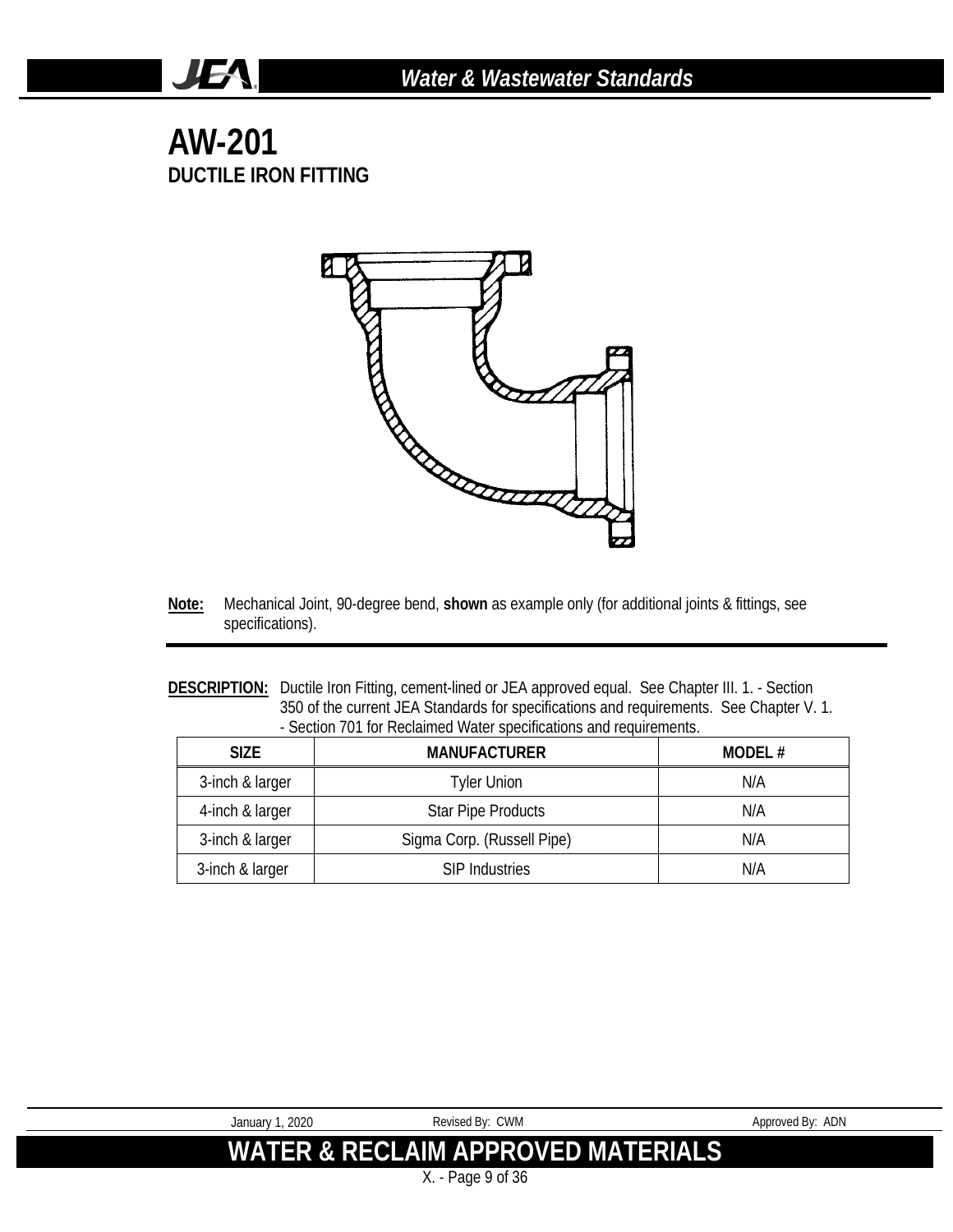# **AW-202 IRON TAPPING SLEEVE**

JEA.



**Note:** Mechanical Joint Shown as example only (for additional joints, see specifications).

| <b>DESCRIPTION:</b> Iron Tapping Sleeve. See Chapter III. 2. - Section 351 of the current JEA Standards for |
|-------------------------------------------------------------------------------------------------------------|
| specifications and requirements. See Chapter V. 2. - Section 702 for Reclaimed Water                        |
| specifications and requirements. This sleeve shall not be utilized on PVC pipe larger than                  |
| $12$ -inch.                                                                                                 |

| <b>SIZE</b>      | <b>MANUFACTURER</b>             | <b>MODEL#</b>       |
|------------------|---------------------------------|---------------------|
| 4-inch & larger  | American Cast Iron Pipe Company | 1004                |
| 4-inch & larger  | Clow Valve                      | F-5205              |
| 4-inch & larger  | M & H Valve Company             | 1574                |
| 4-inch & larger  | <b>Mueller Company</b>          | H-615, H-616, H-619 |
| 4-inch & larger  | <b>Tyler Union</b>              | $5-149-CI$          |
| 4-inch & larger  | US Pipe                         | N/A                 |
| 30-inch & larger | Smith-Blair (Carbon Steel)      | 623                 |

| January 1, 2019 | Revised By: KGL                     | Approved By: ADN |
|-----------------|-------------------------------------|------------------|
|                 | WATER & RECLAIM APPROVED MATERIALS! |                  |
|                 | .                                   |                  |

X. - Page 10 of 36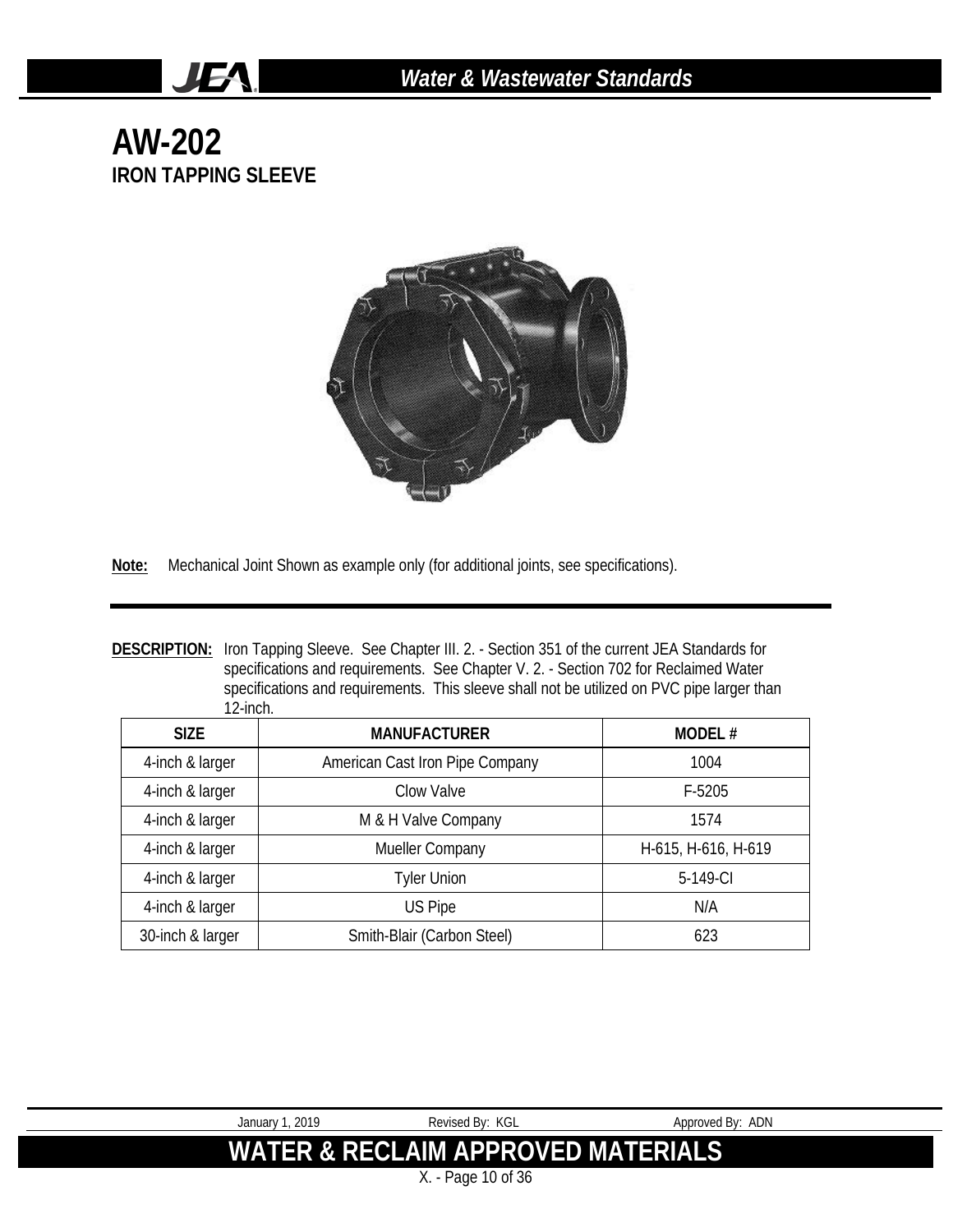# **AW-203 STAINLESS STEEL TAPPING SLEEVE**

**JEA** 



**Note:** Must be all stainless steel, no dissimilar metals allowed.

| <b>DESCRIPTION:</b> Stainless Steel Tapping Sleeve. See Section 351 of the current JEA Standards for |
|------------------------------------------------------------------------------------------------------|
| specifications and requirements. See section 702 for Reclaimed Water specifications and              |
| requirements.                                                                                        |

| <b>SIZE</b>     | <b>MANUFACTURER</b>     | <b>MODEL#</b>                      |
|-----------------|-------------------------|------------------------------------|
| 4-inch & larger | Cascade Waterworks Mfg. | CST-EX                             |
| 4-inch & larger | Dresser Inc./GE         | 630                                |
| 4-inch & larger | Ford Meter Box Company  | <b>FAST Series, FTSS</b>           |
| 4-inch & larger | JCM Industries, Inc.    | 432, 439, 452 (14-inch and larger) |
| 4-inch & larger | <b>Power Seal</b>       | 3490, 3490 MJ (8-inch and smaller) |
| 4-inch & larger | Romac Industries, Inc.  | <b>SST</b>                         |
| 4-inch & larger | Smith-Blair             | 663 & 665                          |
| 4-inch & larger | Mueller                 | H304                               |

| January 1, 2020 | Revised By: CWM                    | Approved By: ADN |
|-----------------|------------------------------------|------------------|
|                 | WATER & RECLAIM APPROVED MATERIALS |                  |
|                 | X. - Page 11 of 36                 |                  |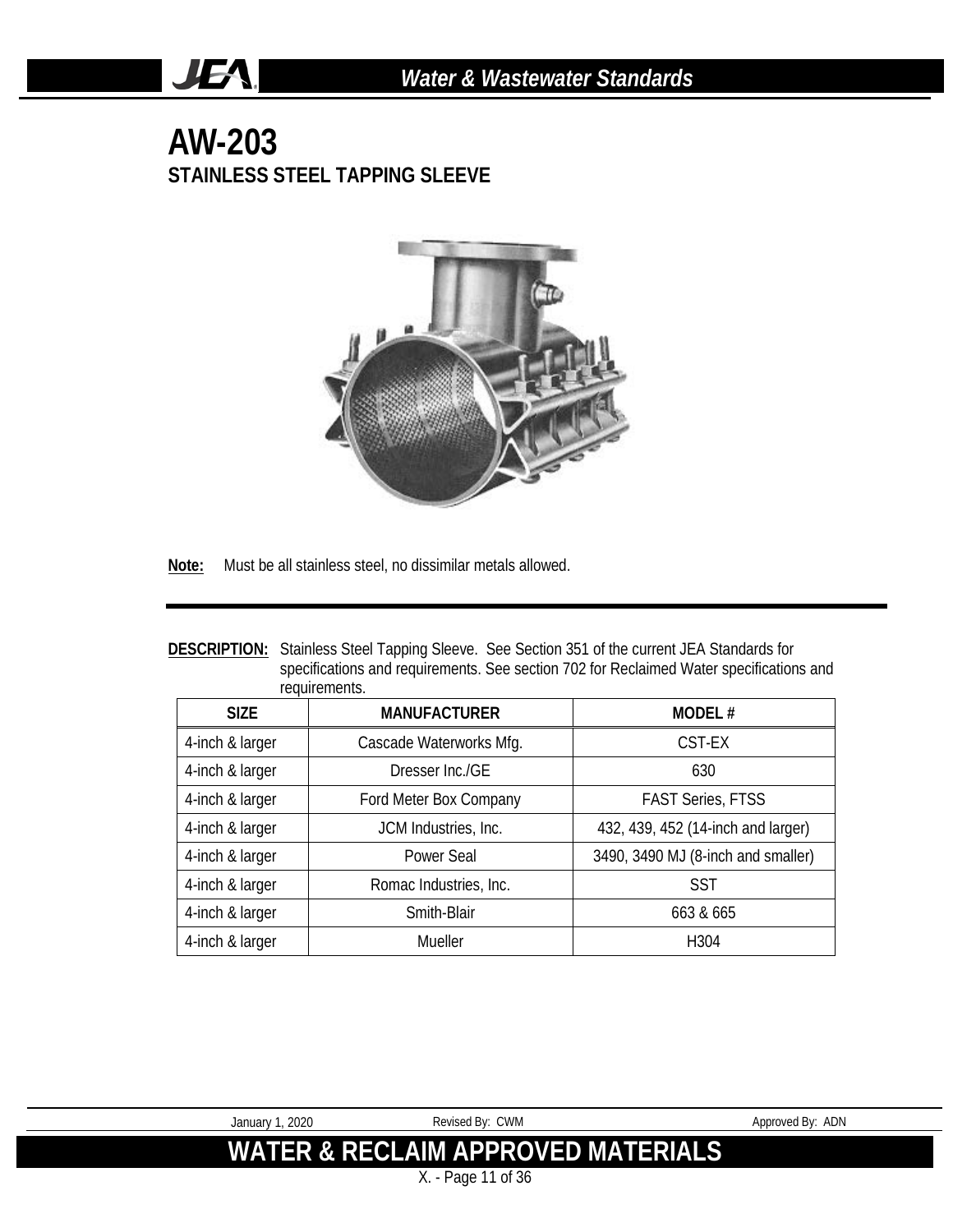# **AW-204 PVC SOLVENT WELD FITTING**

JEA.



**DESCRIPTION:** Schedule 40 & 80 Solvent Weld Fittings. See Chapter III. 1. - Section 350 of the current JEA Standards for specifications and requirements. See Chapter V. 1. - Section 701 for Reclaimed Water specifications and requirements.

| <b>SIZE</b> | <b>MANUFACTURER</b>                                      | MODEL $#$ |
|-------------|----------------------------------------------------------|-----------|
| 2-inch only | Chemtrol/NIBCO                                           | N/A       |
| 2-inch only | lpex                                                     | N/A       |
| 2-inch only | Lasco Fittings, Inc.                                     | N/A       |
| 2-inch only | Georg Fisher Sloane Manufacturing<br>(GF Piping Systems) | N/A       |
| 2-inch only | <b>Spears Manufacturing</b>                              | N/A       |
| 2-inch only | Charlotte Pipe and Foundry Co                            | N/A       |



X. - Page 12 of 36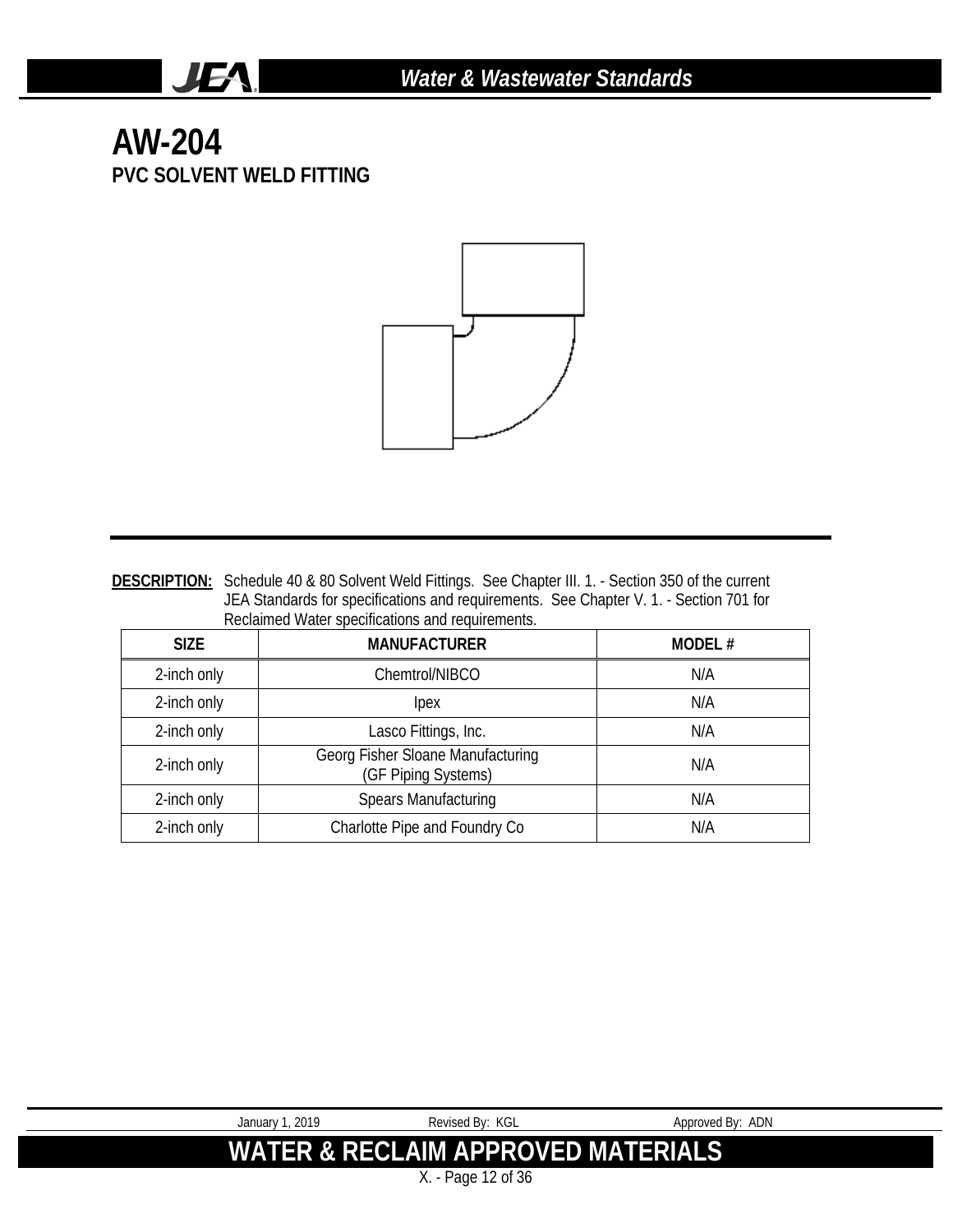### **AW-205 SDR 21 PUSH ON JOINT FITTING**

**JEA** 



**DESCRIPTION:** PVC 1120, SDR 21 Push On Joint Fittings. See Chapter III. 1. - Section 350 of the current JEA Standards for specifications and requirements. See Chapter V. 1. - Section 701 for Reclaimed Water specifications and requirements.

| <b>CI75</b><br>SILE          | Turer:<br><b>MANUFAC</b> | M<br>. .<br>℩∟ |
|------------------------------|--------------------------|----------------|
| $\sim$<br>2-inch<br><u>.</u> | lpex                     | N/A            |

| January 1, 2020 | Revised By: CWM                    | Approved By: ADN |
|-----------------|------------------------------------|------------------|
|                 | WATER & RECLAIM APPROVED MATERIALS |                  |
|                 | X. - Page 13 of 36                 |                  |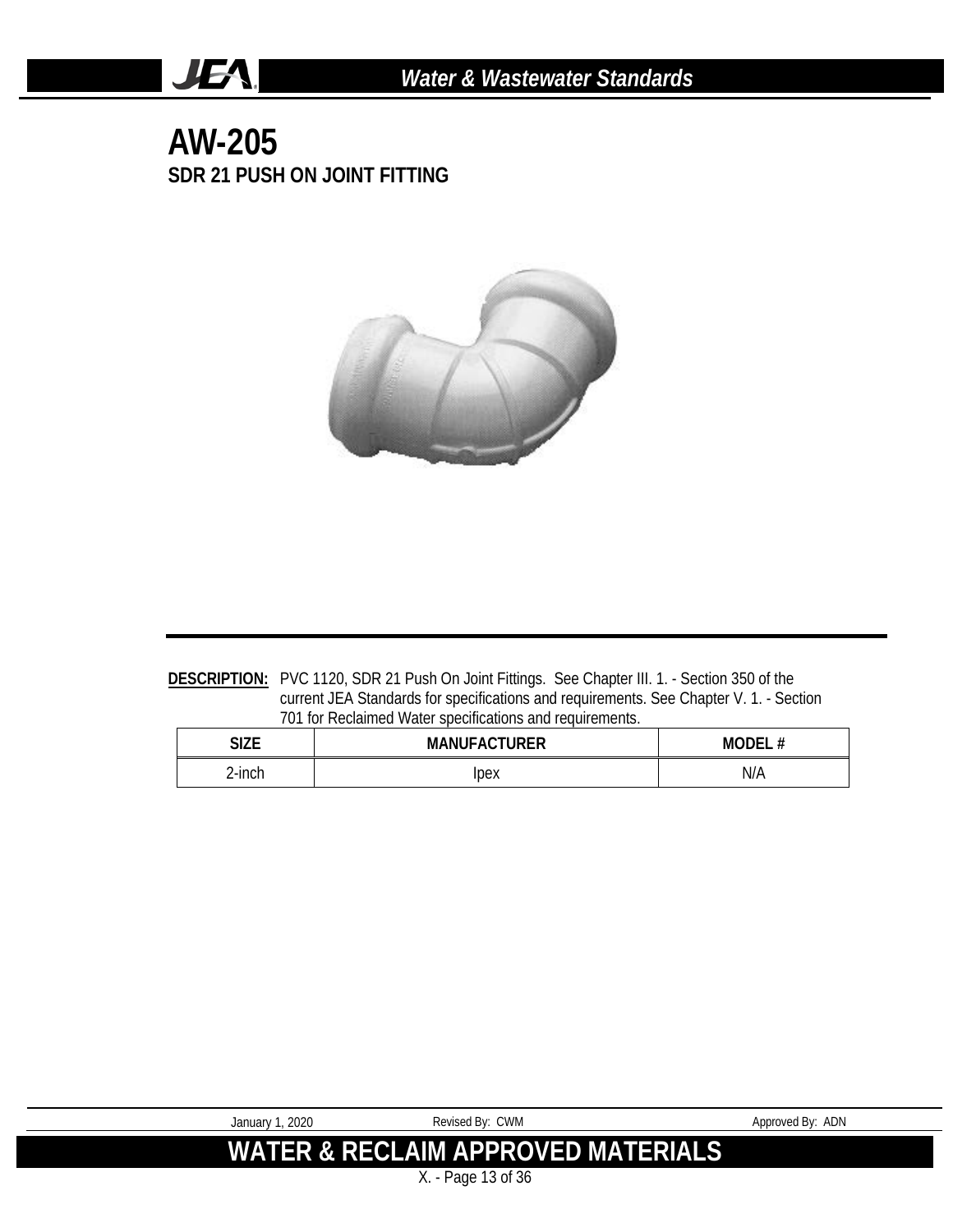# **AW-206 PVC PRESSURE FITTING**

JEA.



**DESCRIPTION:** PVC C900, DR18 Injection Molded, Push on Joint (pressure) Fittings. See Chapter III. 1. - Section 350 of the current JEA Standards for specifications and requirements. See Chapter V. 1. - Section 701 for Reclaimed Water specifications and requirements.

| <b>SIZE</b>  | <b>MANUFACTURER</b>            | MODEL $#$ |
|--------------|--------------------------------|-----------|
| 4-inch-12    | Harrington Corporation (HARCO) | N/A       |
| $4$ -inch-12 | lpex                           | N/A       |
| $4$ -inch-12 | Multi-Fittings                 | N/A       |

| January 1, 2019                    | Revised By: KGL    | Approved By: ADN |  |  |
|------------------------------------|--------------------|------------------|--|--|
|                                    |                    |                  |  |  |
| WATER & RECLAIM APPROVED MATERIALS |                    |                  |  |  |
|                                    |                    |                  |  |  |
|                                    | X. - Page 14 of 36 |                  |  |  |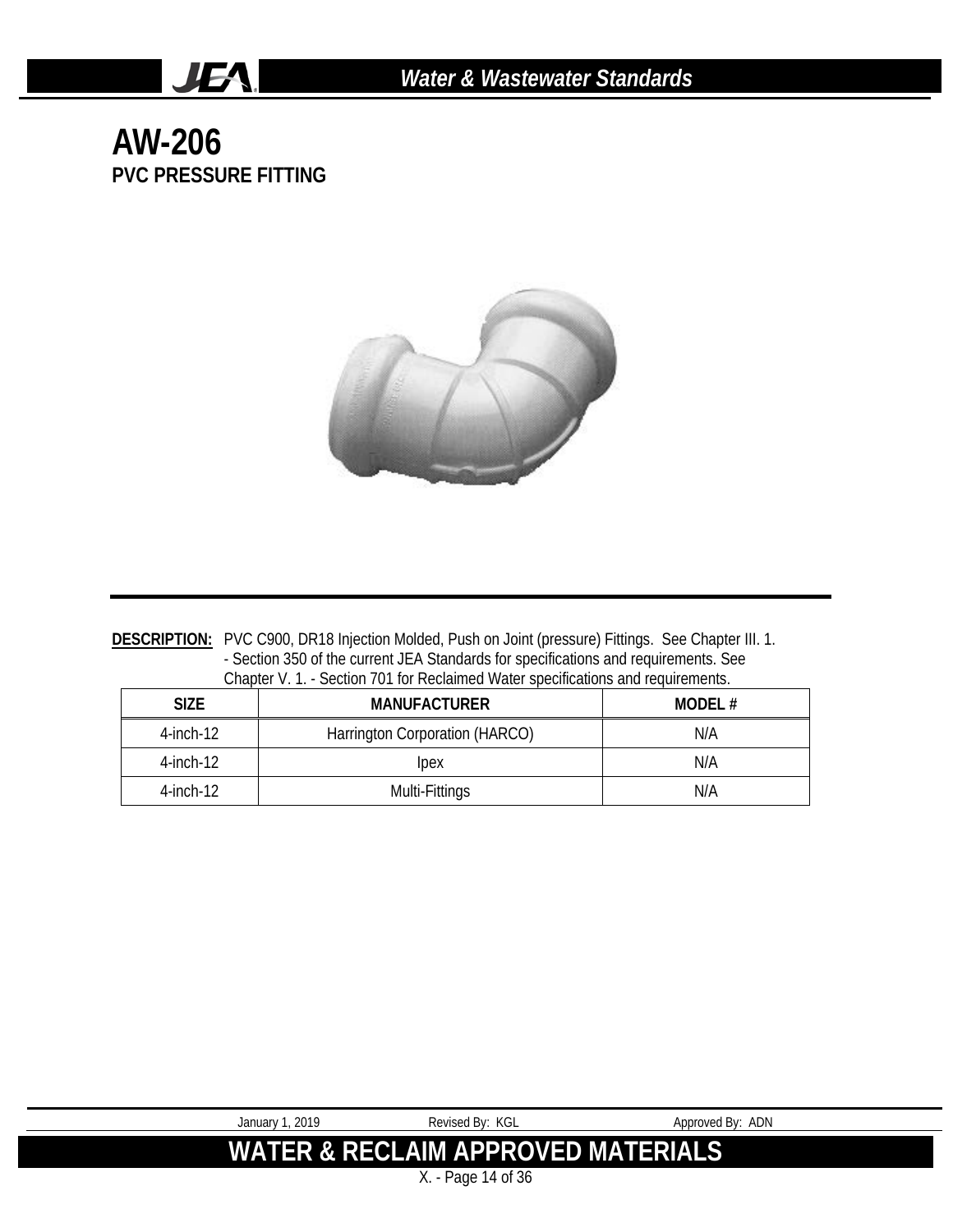### **AW-301 VALVE BOX AND COVER**

JEA.



**DESCRIPTION:** Valve Box and Cover. See Section 351 of the current JEA Standards for specifications and requirements. See Section 702 for Reclaimed Water specifications and requirements.

| <b>SIZE</b> | <b>MANUFACTURER</b>        | MODEL#                    |
|-------------|----------------------------|---------------------------|
| N/A         | <b>Tyler Pipe</b>          | 461-S, Heavy Duty         |
| N/A         | Sigma Corp. (Russell Pipe) | VB-26, Heavy Duty         |
| N/A         | U.S. Foundry               | 7500, Heavy Duty          |
| N/A         | East Jordan Iron Works     | 461S, Heavy Duty          |
| N/A         | <b>Star Pipe Products</b>  | VB 461 SHD, Heavy Duty    |
| N/A         | <b>SIP</b>                 | 6004/6004CL35, Heavy Duty |

| 2020<br>Januarv 1 | Revised By: CWM                    | Approved By: ADN |
|-------------------|------------------------------------|------------------|
|                   | WATER & RECLAIM APPROVED MATERIALS |                  |

X. - Page 15 of 36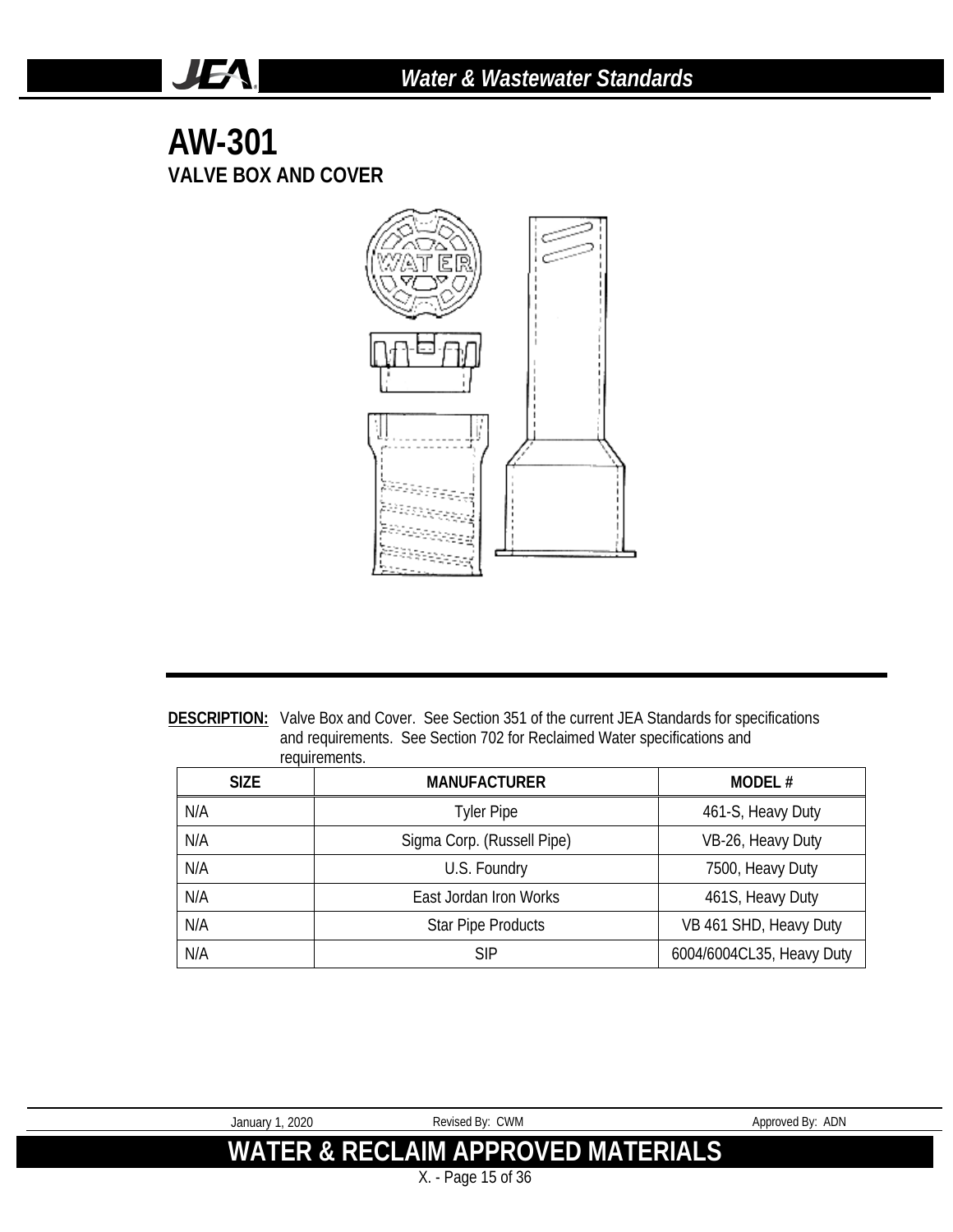#### *Water & Wastewater Standards*

# **AW-302 GATE VALVE**

**JEA** 



- **Note:** All valves shall open by turning to the left. Mechanical joint shown as example only. See specifications for additional joints.
- DESCRIPTION: Resilient Seat Gate Valve. See Chapter III. 2. Section 351 of the current JEA Standards for specifications and requirements. See Chapter V. 2. - Section 702 for Reclaimed Water specifications and requirements.

| <b>GATE VALVE (SIZE)</b>                      | <b>MANUFACTURER</b>                                   | M.JT. MODEL #    |  |
|-----------------------------------------------|-------------------------------------------------------|------------------|--|
| 3-inch & larger                               | American Flow Control (American<br>Cast Iron Company) | 2500 Series      |  |
| 3-inch & larger                               | AVK (S/S Stem Only)                                   | Series 45        |  |
| 3-inch & larger                               | Clow Valve                                            | $F-6100$         |  |
| 3-inch & larger                               | Kennedy Valve Company                                 | 8571             |  |
| 3-inch & larger                               | Mueller                                               | A2360, A2361     |  |
| 3-inch & larger                               | M & H Valve Company                                   | 4067             |  |
| 3-inch & larger                               | U.S. Pipe                                             | 250              |  |
| 3-inch to 12-inch                             | <b>United Water Products</b>                          | 2010             |  |
| 3-inch & larger                               | Mueller Co                                            | A-2361 Series    |  |
| 3-inch & larger                               | American - RD (Product line of<br>Kennedy Valve)      | D <sub>100</sub> |  |
| <b>Pressure Control Valves</b>                |                                                       |                  |  |
| (Requires specification from design engineer) |                                                       |                  |  |
| 4-inch & larger                               | Bermad                                                | 730              |  |
| 4-inch & larger                               | <b>Singer Valve</b>                                   | <b>106RPS</b>    |  |
| 4-inch & larger                               | Flomatic                                              | COOO/CAOO        |  |

January 1, 2019 **Revised By: KGL** Approved By: ADN

**WATER & RECLAIM APPROVED MATERIALS** X. - Page 16 of 36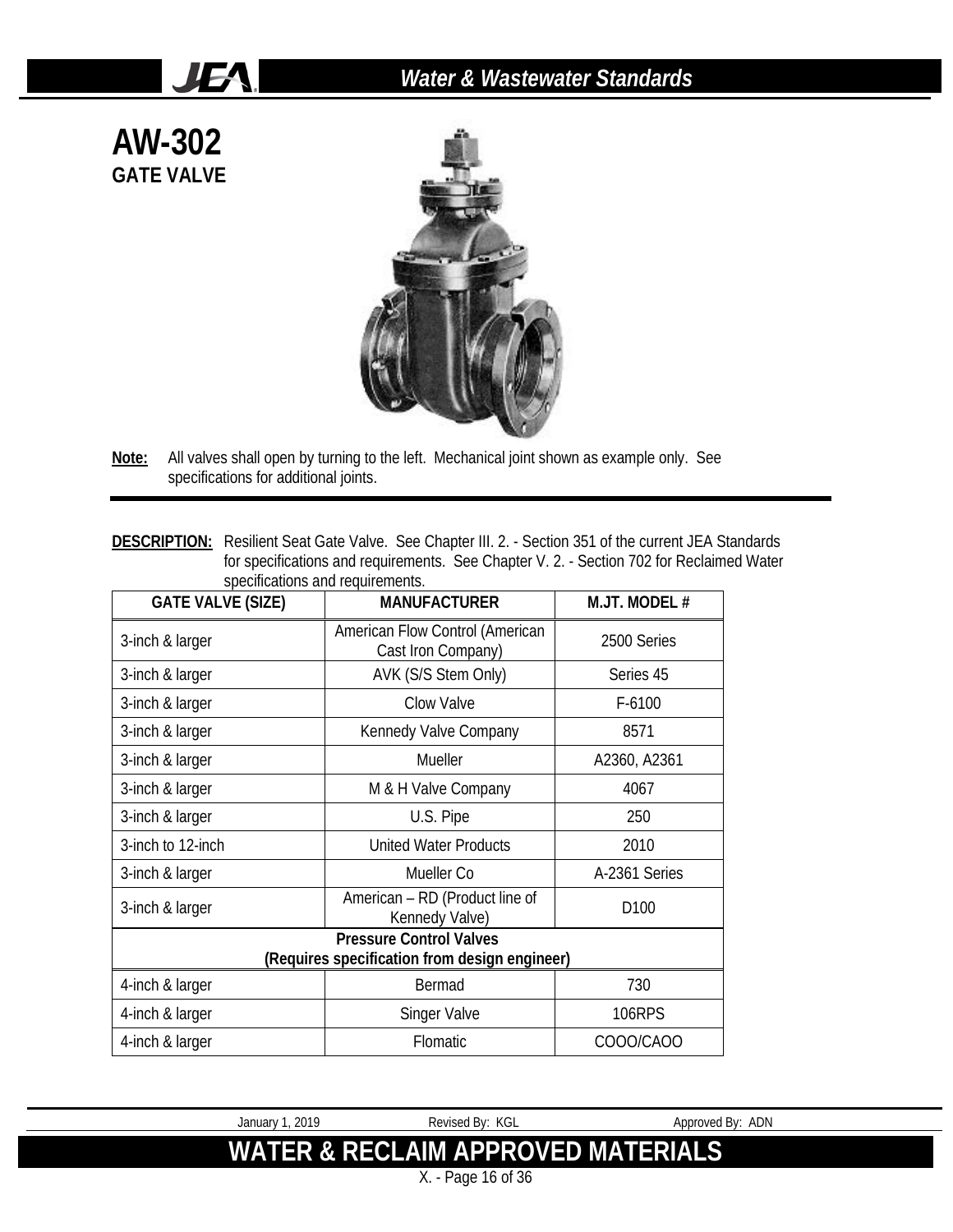

#### **AW-303 NOT USED**

**JEA** 

January 1, 2020 Revised By: CWM Revised By: CWM Approved By: ADN **WATER & RECLAIM APPROVED MATERIALS**

X. - Page 17 of 36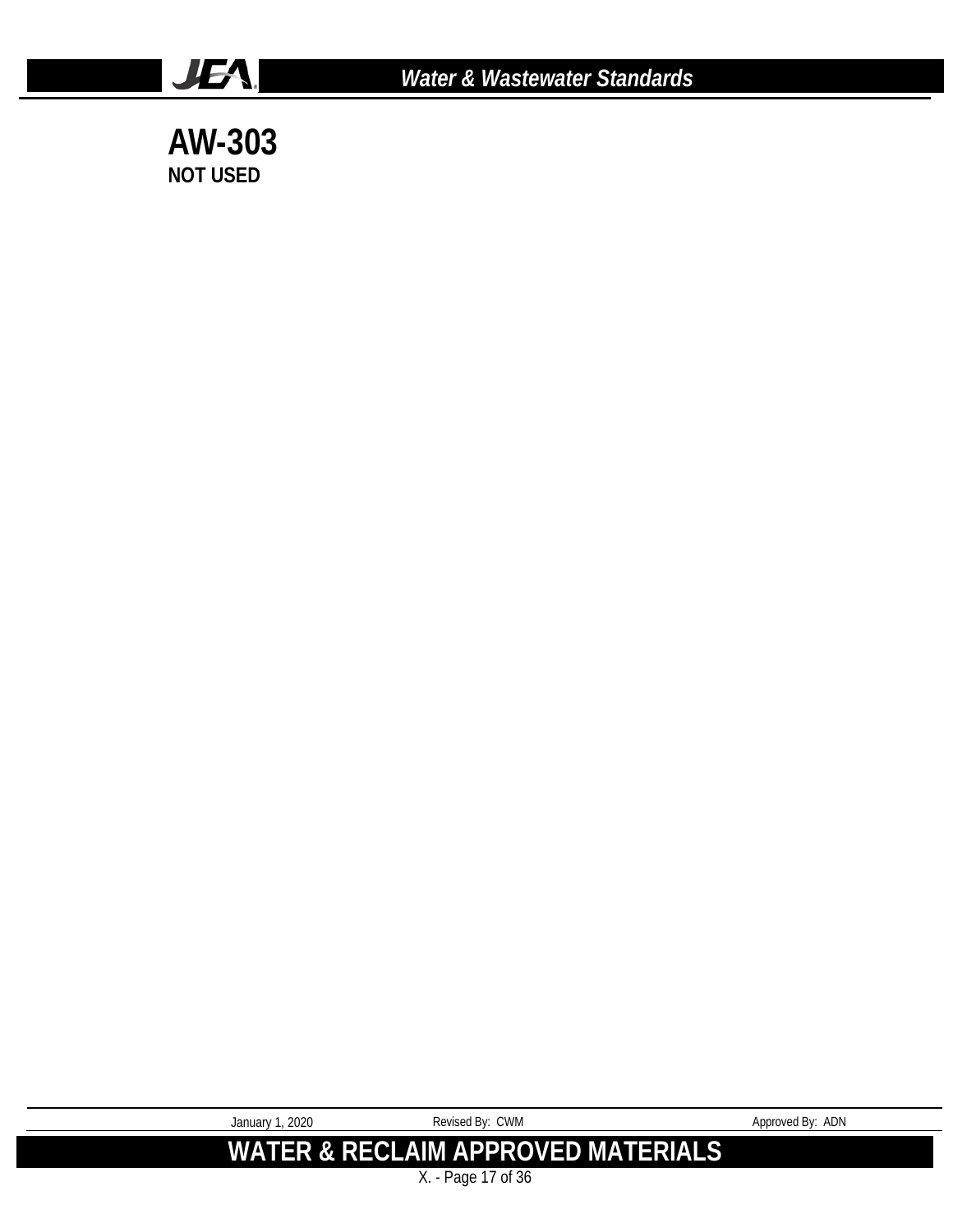# **AW-304 TAPPING VALVE**

**JEA** 



| DESCRIPTION: | Tapping Valve. See Chapter III. 2. - Section 351 of the current JEA Standards for    |
|--------------|--------------------------------------------------------------------------------------|
|              | specifications and requirements. See Chapter V. 2. - Section 702 for Reclaimed Water |
|              | specifications and requirements.                                                     |

| <b>SIZE</b>     | <b>MANUFACTURER</b>                                          | <b>MODEL#</b>  |
|-----------------|--------------------------------------------------------------|----------------|
| 3-inch & larger | <b>American Flow Control</b><br>(American cast iron company) | N/A            |
| 3-inch & larger | AVK (S/S Stem Only)                                          | 25/30081       |
| 3-inch & larger | Clow Valve                                                   | F-6114, 2638   |
| 3-inch & larger | Kennedy Valve Company                                        | 950-X          |
| 3-inch & larger | M & H Valve                                                  | 4751           |
| 3-inch & larger | Mueller                                                      | T-2360, T-2361 |
| 3-inch & larger | U.S. Pipe                                                    | 5860           |
| 3-inch & larger | Mueller-Aqua Grip                                            | A-2361-76      |
| 3-inch & larger | American – RD (Product line of Kennedy valve)                | N/A            |

**DESCRIPTION:** Insert-A-Valve: See Chapter IV. 4. - Section 430 of the current JEA Standards for specifications and requirements.

| <b>SIZE</b>        |                            | <b>MANUFACTURER</b> | MODEL $#$               |
|--------------------|----------------------------|---------------------|-------------------------|
| 4-inch thru 8-inch |                            | ROMAC.              | 310 Sleeve w/ 361 valve |
| 10" thru 12"       |                            | ROMAC.              | 311 Sleeve w/ 358 valve |
| 14-inch & larger   | Submittal and JEA Approval |                     | <b>Special Case</b>     |
|                    | January 1, 2019            | Revised By: KGL     | Approved By: ADN        |

# **WATER & RECLAIM APPROVED MATERIALS**

X. - Page 18 of 36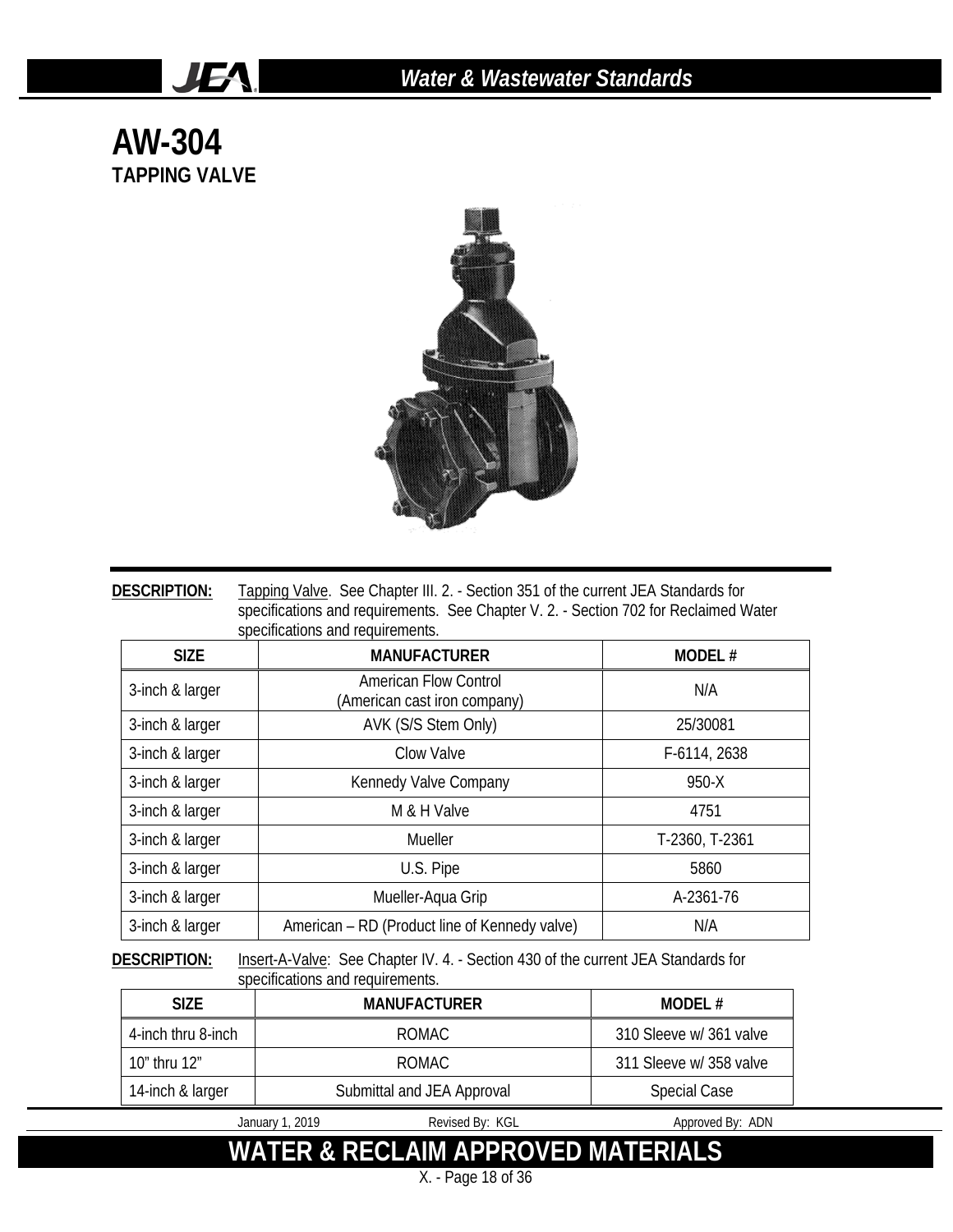#### **AW-305 CORPORATION STOP**

**JEA** 



**Note:** Only full port valves are allowed.

**DESCRIPTION:** Corporation Stop Chapter III. 2. - Section 351 of the current JEA Standards for specifications and requirements. See Chapter V. 2. - Section 702 for Reclaimed Water specifications and requirements.

| <b>SIZE</b><br><b>BRASS</b> | <b>MANUFACTURER</b>    | MODEL#          |
|-----------------------------|------------------------|-----------------|
| 2-inch & smaller            | Ford Meter Box Company | 1000 Series     |
| 2-inch & smaller            | A.Y. McDonald Mfg.     | 4700 Series     |
| 2-inch & smaller            | Mueller                | H Series        |
| 2-inch & smaller            | Mueller                | <b>B</b> Series |
| 2-inch & smaller            | James Jones Company    | N/A             |
| 2-inch & smaller            | Cambridge Brass        | N/A             |

| . 2020<br>January 1 | Revised By: CWM                    | Approved By: ADN |
|---------------------|------------------------------------|------------------|
|                     | WATER & RECLAIM APPROVED MATERIALS |                  |

X. - Page 19 of 36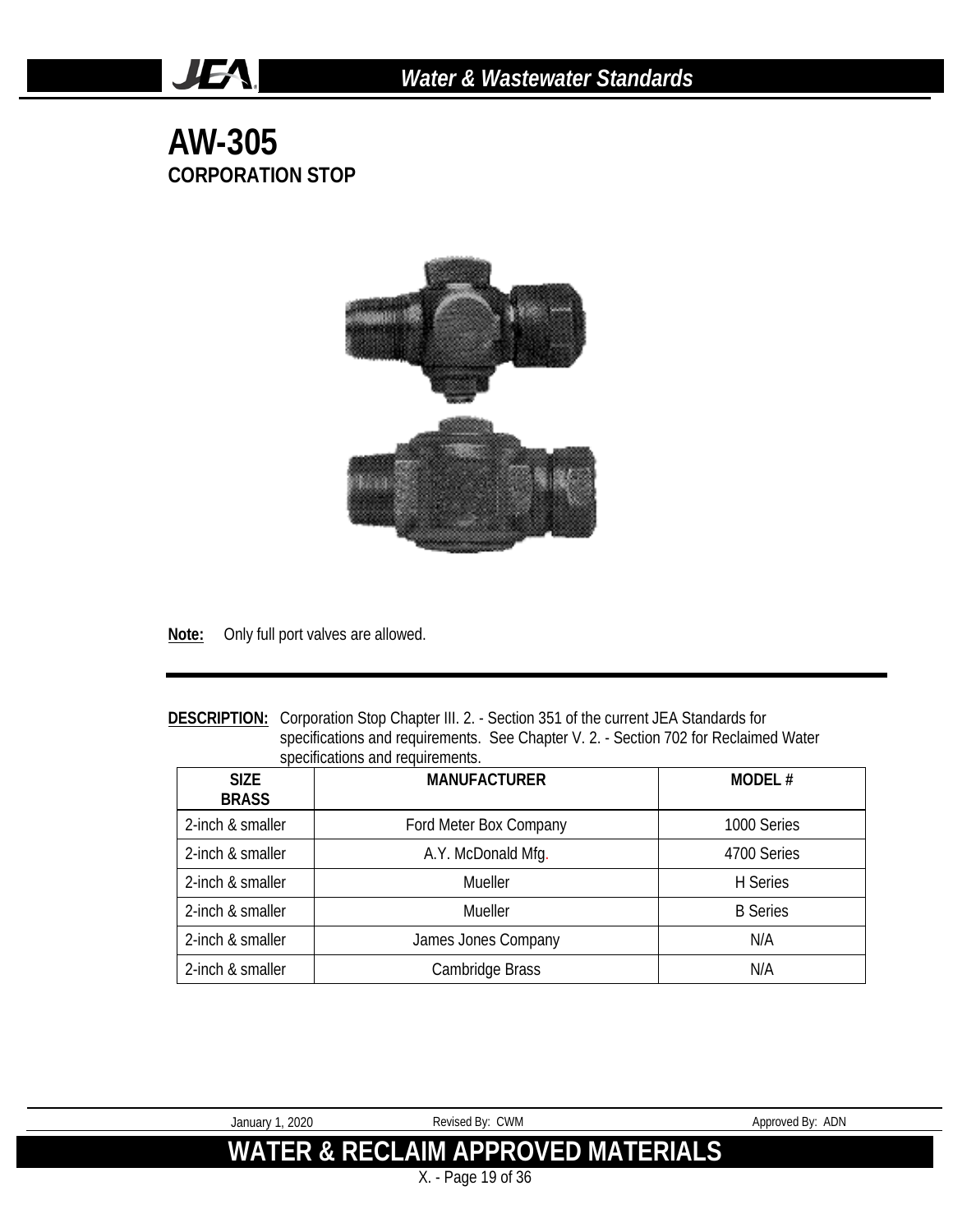

*Water & Wastewater Standards*

**AW-306 NOT USED** 

January 1, 2019 **Revised By: KGL** Approved By: ADN **WATER & RECLAIM APPROVED MATERIALS** X. - Page 20 of 36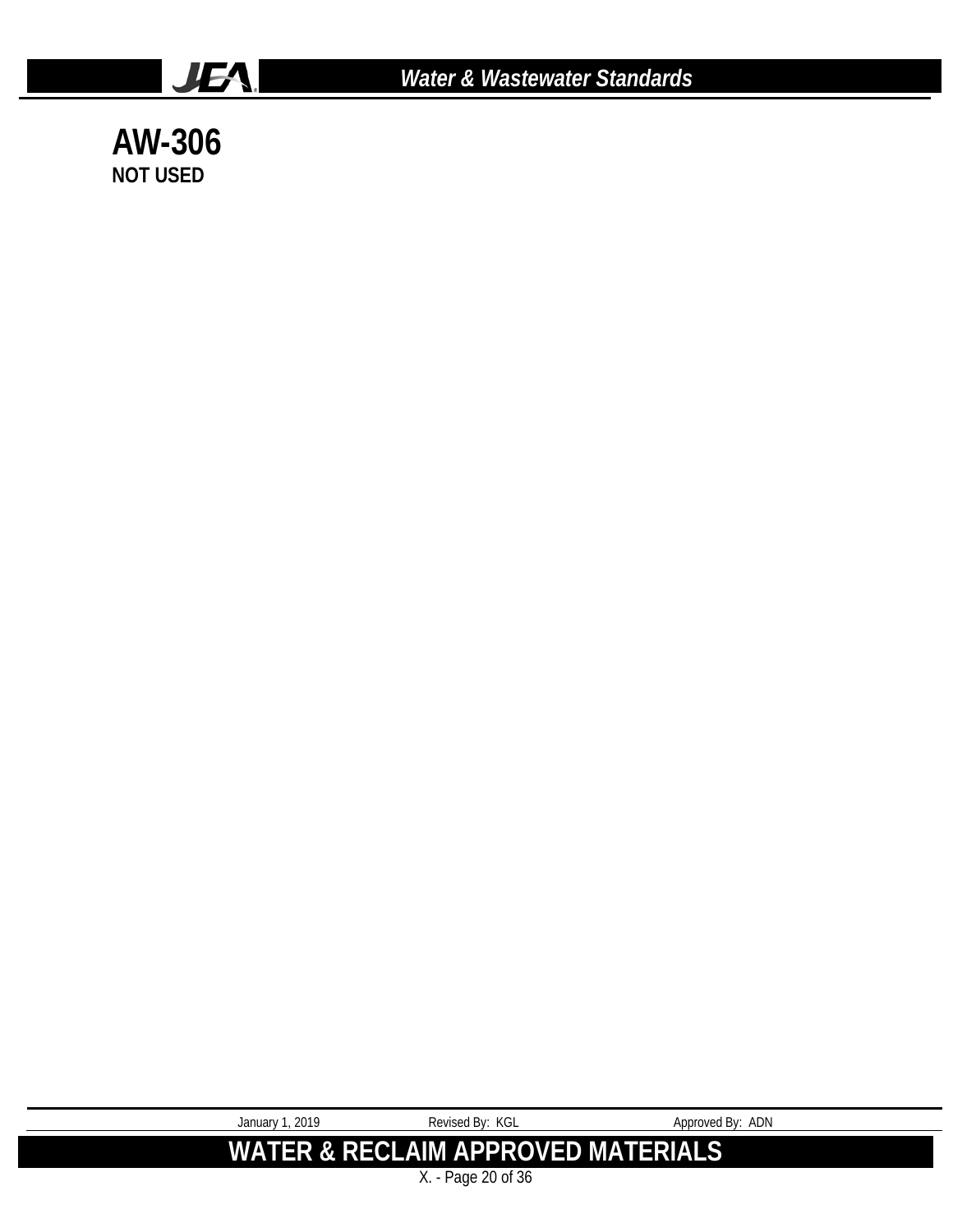**AW-307 CURB STOP**

**JEA** 



**Note:** Only full port valves are allowed.

| <b>DESCRIPTION:</b> Curb Stop, Ball Valve. See Chapter III. 2. - Section 351 of the current JEA Standards for |
|---------------------------------------------------------------------------------------------------------------|
| specifications and requirements. See Chapter V. 2. - Section 702 for Reclaimed Water                          |
| specifications and requirements.                                                                              |

| <b>SIZE</b><br><b>BRASS</b> | <b>MANUFACTURER</b>        | MODEL#                           |
|-----------------------------|----------------------------|----------------------------------|
| 2-inch & smaller            | Ford Meter Box Company     | B11 Series (w/lockwing, FIPxFIP) |
| 2-inch & smaller            | Ford Meter Box Company     | B41 Series (w/lockwing)          |
| 2-inch & smaller            | McDonald A.Y. McDonald Mfg | 6100 Series (w/lockwing)         |
| 2-inch & smaller            | Mueller                    | B20200 (w/lockwing, FIPxFIP)     |
| 2-inch & smaller            | Mueller                    | B25170 (w/lockwing)              |
| 2-inch & smaller            | James Jones                | N/A                              |
| 2-inch & smaller            | Cambridge Brass            | N/A                              |



X. - Page 21 of 36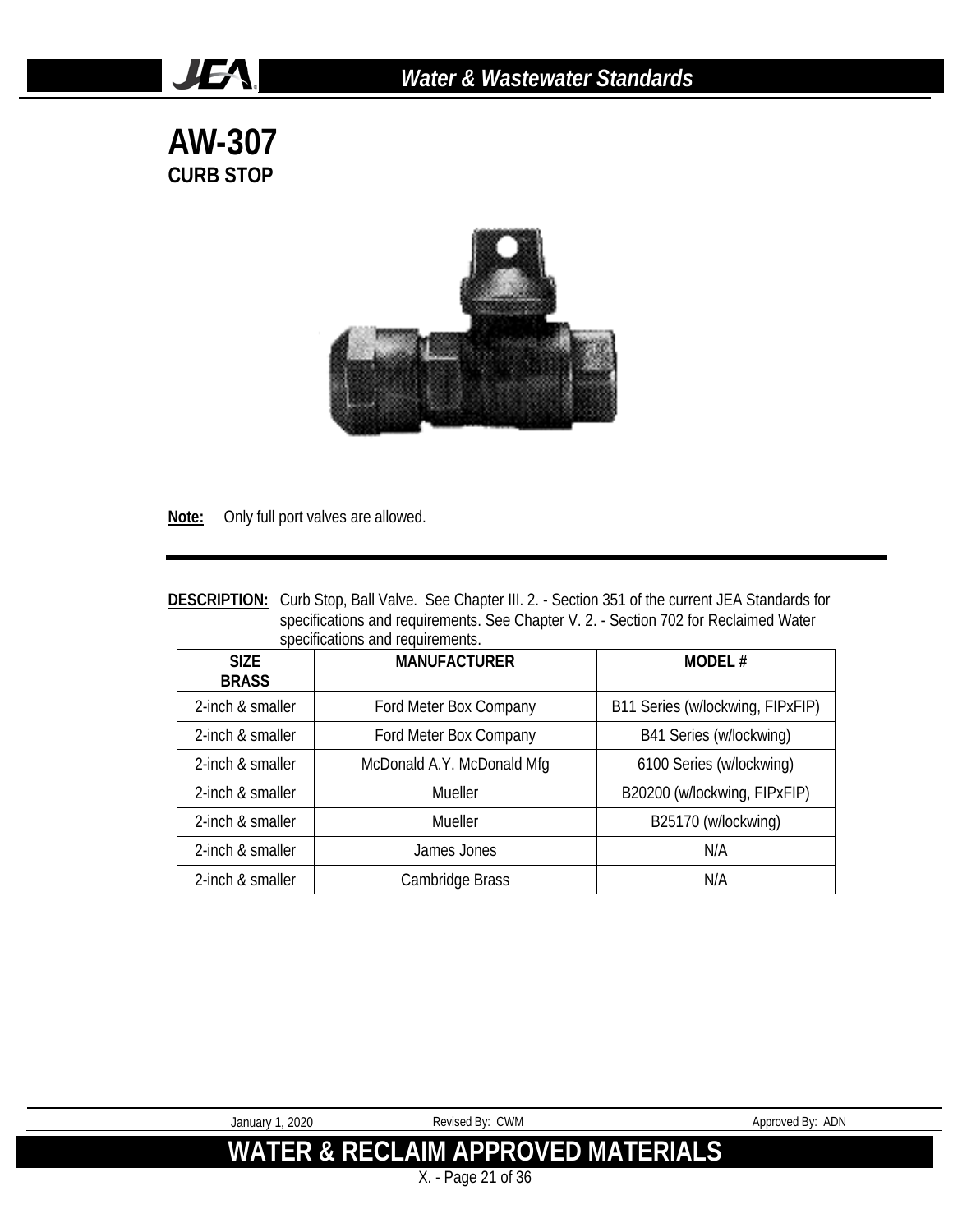# **AW-308 FIRE HYDRANT**

JEA.



**Note:** All fire hydrants for JEA dedication shall be painted Yellow.

| <b>DESCRIPTION:</b> 5¼" Fire Hydrant. See Chapter III. 2. - Section 351 of the current JEA Standards for |  |
|----------------------------------------------------------------------------------------------------------|--|
| specifications and requirements.                                                                         |  |

| <b>MANUFACTURER</b>                                          | MODEL#        |
|--------------------------------------------------------------|---------------|
| <b>American Flow Control</b><br>(American Cast Iron Company) | <b>B-84-B</b> |
| M & H Valve Company                                          | 129           |
| Mueller Co                                                   | A-423         |
| <b>US Pipe/Muller</b>                                        | Met M94       |
| AVK.                                                         | 2780          |

Note: It is intended that this JEA approved material will be considered acceptable for the next 10 year period (till year 2020), unless new technology exists or if it is in the best interest of JEA to revise the approved material list.

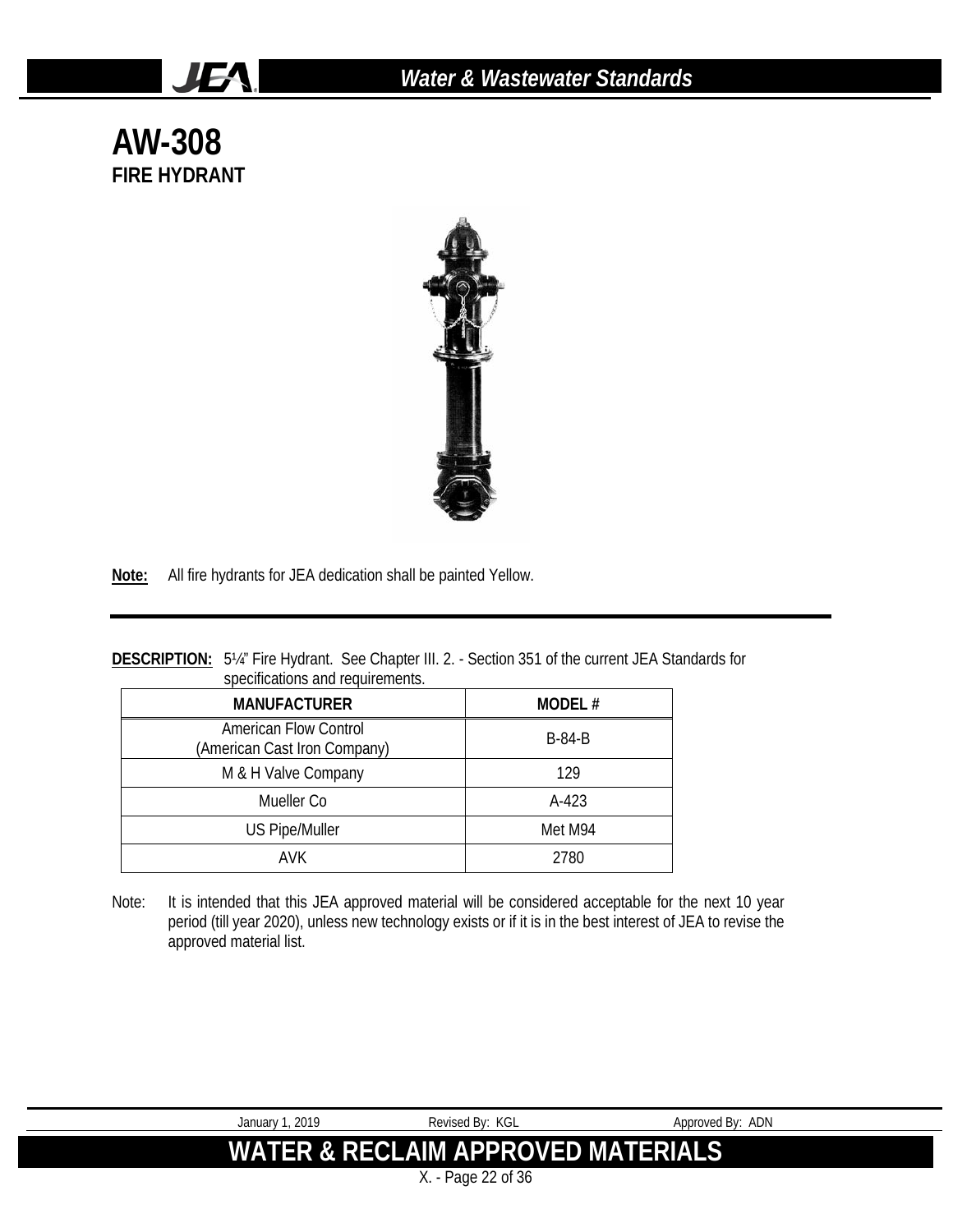**AW-401 CAST COUPLING**

JEA.



**Note:** O.D. Ranges may vary. Refer to manufacturer's specifications.

| <u>DESCRIPTION:</u><br>Cast Coupling. See Chapter III. 1. - Section 350 of the current JEA Standards for<br>specifications and requirements. See Chapter V. 1. Section 701 for Reclaimed Water<br>specifications and requirements. |                         |                   |  |
|------------------------------------------------------------------------------------------------------------------------------------------------------------------------------------------------------------------------------------|-------------------------|-------------------|--|
| <b>Size</b>                                                                                                                                                                                                                        | Manufacturer            | Model #           |  |
| 4-inch & larger                                                                                                                                                                                                                    | Cascade Waterworks Mfg. | CDC, CRC, CRFA    |  |
| 4-inch & larger                                                                                                                                                                                                                    | Dresser Inc./GE         | 153, 262          |  |
| 4-inch & larger                                                                                                                                                                                                                    | <b>Ford Meter Box</b>   | FC2A, FC2W        |  |
| 4-inch & larger                                                                                                                                                                                                                    | <b>JCM</b> Industries   | 210               |  |
| 4-inch & larger                                                                                                                                                                                                                    | PowerSeal               | 3501, 3501B, 3521 |  |
| 4-inch & larger                                                                                                                                                                                                                    | Romac                   | 501               |  |
| 4-inch & larger                                                                                                                                                                                                                    | Smith-Blair             | 441               |  |
| 4-inch & larger                                                                                                                                                                                                                    | TPS, Hymax              | 2000              |  |
| 2-inch & larger                                                                                                                                                                                                                    | Mueller                 | <b>MAXIFIT</b>    |  |
| 4-inch & larger                                                                                                                                                                                                                    | Mueller Aqua Grip       |                   |  |

| January 1, 2020 | Revised By: CWM                    | Approved By: ADN |
|-----------------|------------------------------------|------------------|
|                 |                                    |                  |
|                 | WATER & RECLAIM APPROVED MATERIALS |                  |
|                 |                                    |                  |

X. - Page 23 of 36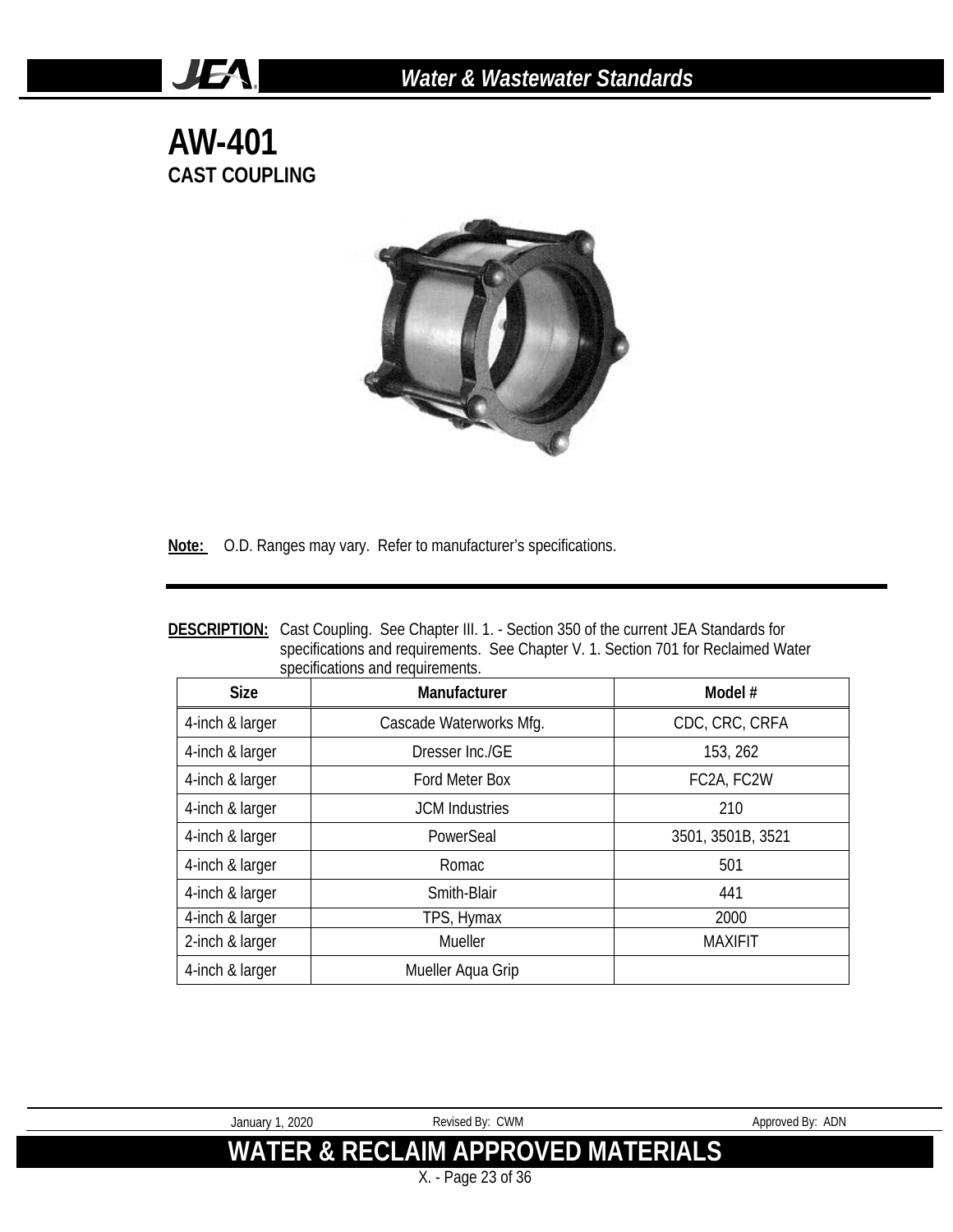**AW-402 BOLTLESS COUPLING**

**JEA** 



DESCRIPTION: Boltless Coupling (Long or Short type). See Chapter III. 1. - Section 350 of the current JEA Standards for specifications and requirements. See Chapter V. 1. - Section 701 for Reclaimed Water specifications and requirements.

| <b>Size</b>      | <b>Manufacturer</b> | Model #     |  |
|------------------|---------------------|-------------|--|
| 2-inch & smaller | Dresser Inc./GE     | Style 65    |  |
| 2-inch & smaller | Smith-Blair         | 525         |  |
| 2-inch & smaller | TPS                 | Series 6000 |  |

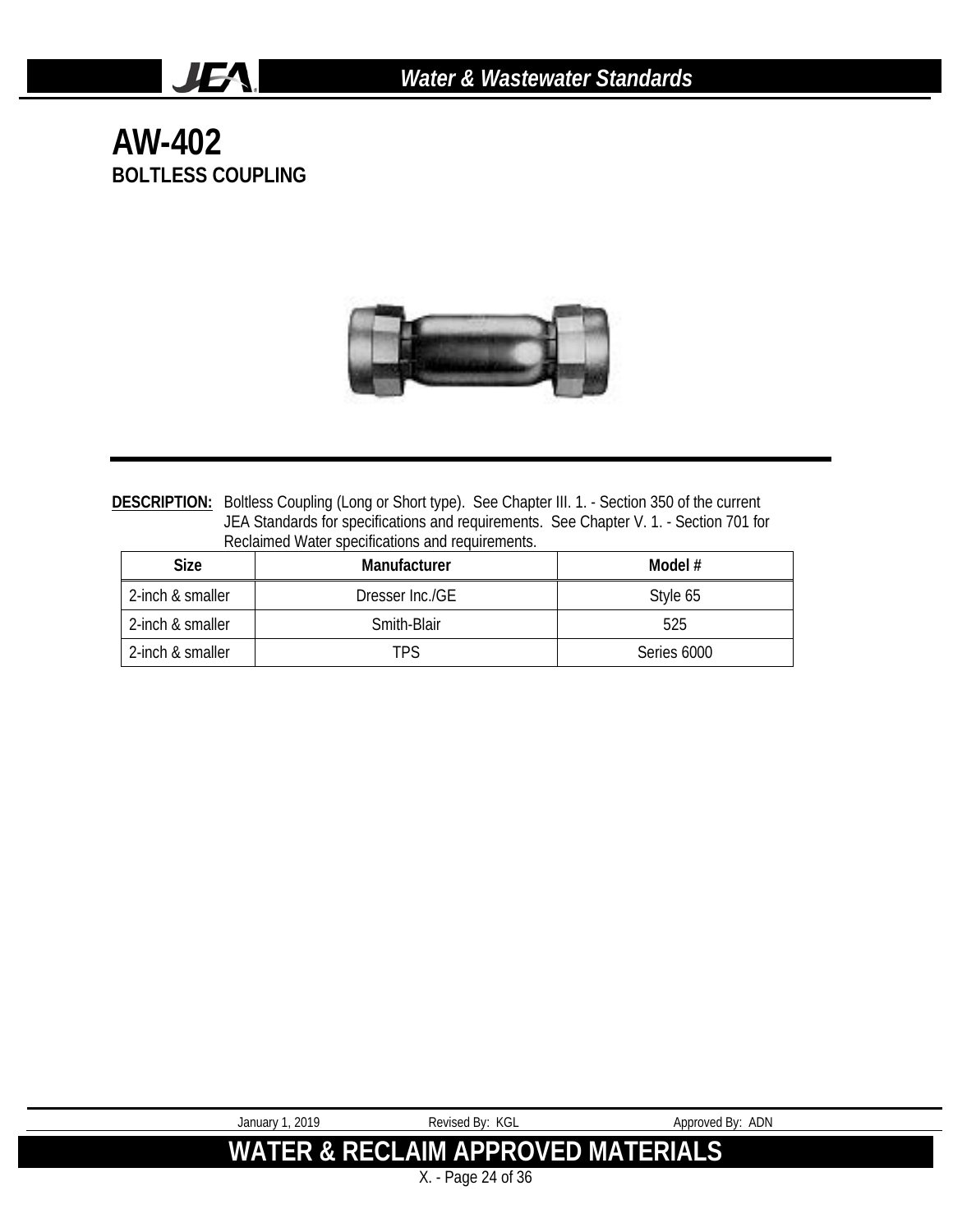# **AW-403 FULL CIRCLE REPAIR CLAMP**

**JEA** 



| Full Circle Repair Clamp (stainless steel). See Chapter III. 1. - Section 350 of the current<br><b>DESCRIPTION:</b><br>JEA Standards for specifications and requirements. See Chapter V. 1. - Section 701 for |                                                  |                    |
|---------------------------------------------------------------------------------------------------------------------------------------------------------------------------------------------------------------|--------------------------------------------------|--------------------|
|                                                                                                                                                                                                               | Reclaimed Water specifications and requirements. |                    |
| <b>Size</b>                                                                                                                                                                                                   | Manufacturer                                     | Model #            |
| <b>All Sizes</b>                                                                                                                                                                                              | Cascade Waterworks Mfg.                          | CDR1, CDR2, CDR3   |
| <b>All Sizes</b>                                                                                                                                                                                              | Dresser Inc./GE                                  | 360                |
| <b>All Sizes</b>                                                                                                                                                                                              | The Ford Meter Box Co, Inc.                      | "F", "FS" Series   |
| <b>All Sizes</b>                                                                                                                                                                                              | <b>JCM</b> Industries                            | 101, 131           |
| <b>All Sizes</b>                                                                                                                                                                                              | <b>JCM</b> Industries                            | 102, 132           |
| <b>All Sizes</b>                                                                                                                                                                                              | Powerseal                                        | 3121, 3122         |
| <b>All Sizes</b>                                                                                                                                                                                              | Romac                                            | "SS", "CL" Series  |
| <b>All Sizes</b>                                                                                                                                                                                              | <b>Smith Blair</b>                               | Series 226, 256    |
| <b>All Sizes</b>                                                                                                                                                                                              | <b>Smith Blair</b>                               | Series 228, 263    |
| <b>All Sizes</b>                                                                                                                                                                                              | TPS, EZ-MAX                                      | Model 4000         |
| <b>All Sizes</b>                                                                                                                                                                                              | Mueller                                          | 500, 510, 540, 550 |

| January 1, 2020 | Revised By: CWM                               | Approved By: ADN |
|-----------------|-----------------------------------------------|------------------|
|                 | <b>WATER &amp; RECLAIM APPROVED MATERIALS</b> |                  |
|                 | X. - Page 25 of 36                            |                  |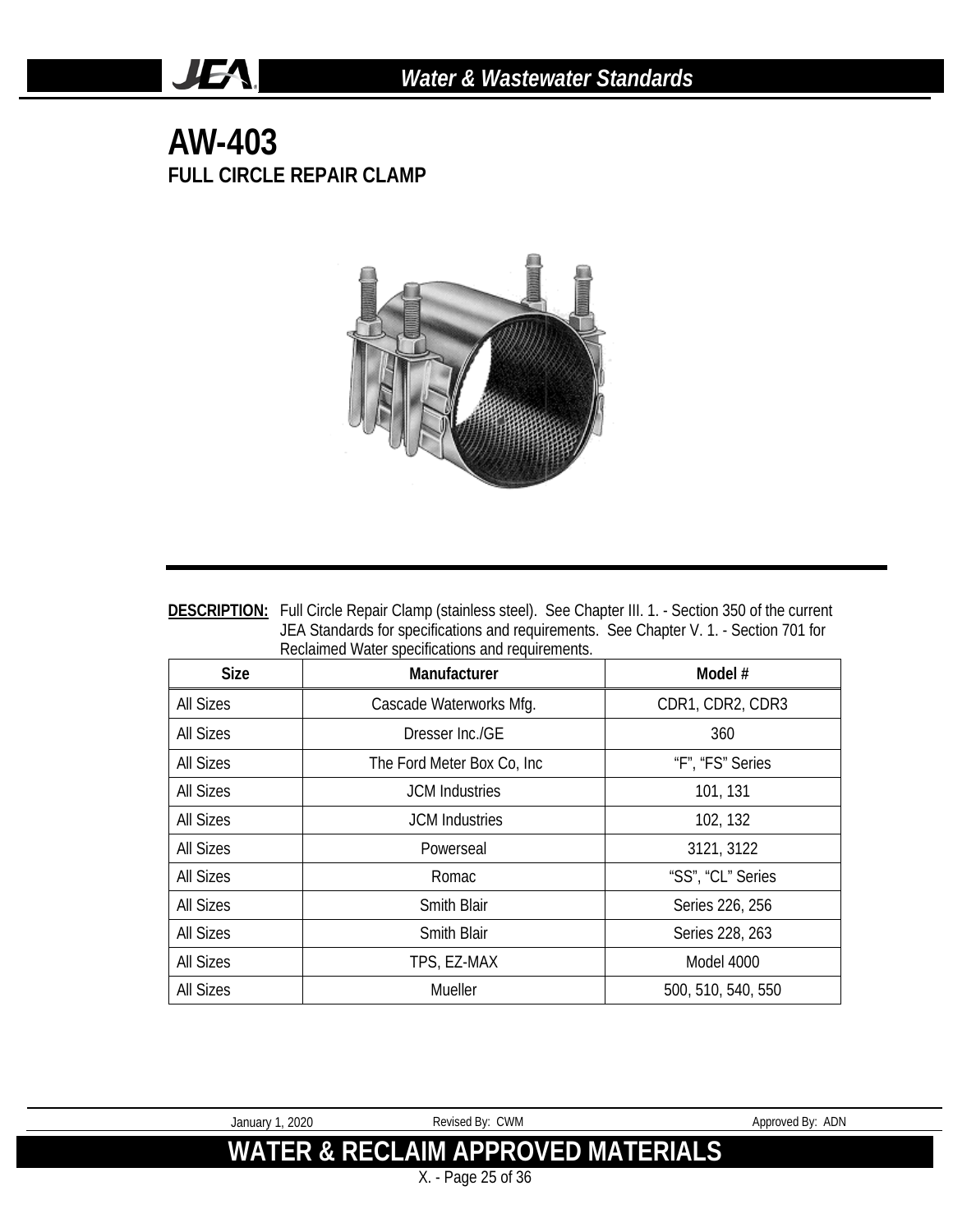**AW-404 ACCESSORY PACK**

JEA.



**DESCRIPTION:** Accessory Pack, See Chapter III. 1. - Section 350 of the current JEA Standards for specifications and requirements. See Chapter V. 1. - Section 701 for Reclaimed Water specifications and requirements.

| <b>Size</b>     | <b>Manufacturer</b>             | Model # |
|-----------------|---------------------------------|---------|
| 3-inch & larger | American Cast Iron Pipe Company | N/A     |
| 3-inch & larger | Clow Valve                      | N/A     |
| 3-inch & larger | <b>Tyler Union</b>              | N/A     |
| 3-inch & larger | Sigma                           | N/A     |
| 3-inch & larger | U.S. Pipe                       | N/A     |
| 3-inch & larger | <b>Star Pipe Products</b>       | N/A     |
| 3-inch & larger | <b>SIP</b>                      | N/A     |

X. - Page 26 of 36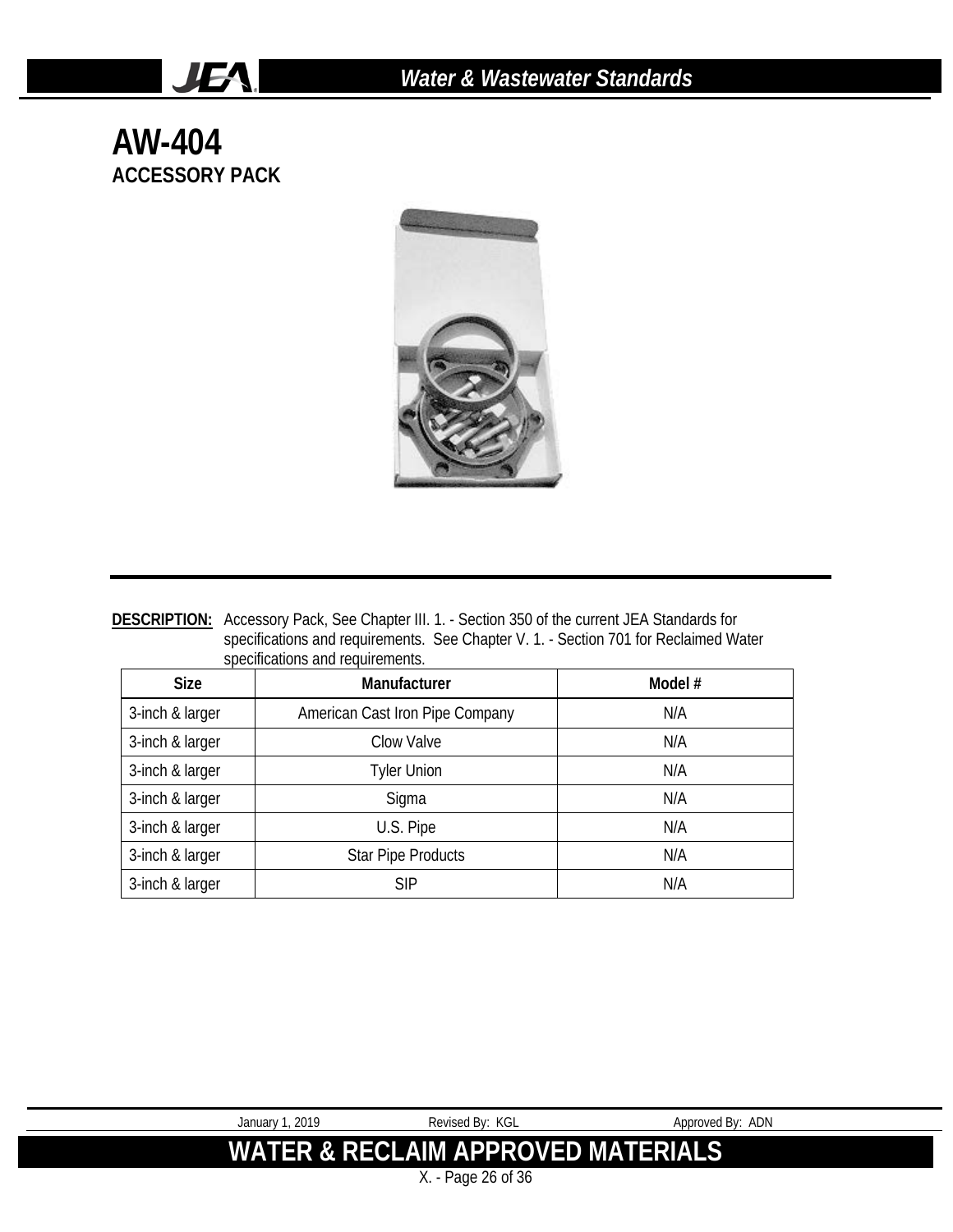#### **AW-405 NOT USED**

**JEA** 

January 1, 2020 Revised By: CWM Revised By: CWM Approved By: ADN **WATER & RECLAIM APPROVED MATERIALS**

X. - Page 27 of 36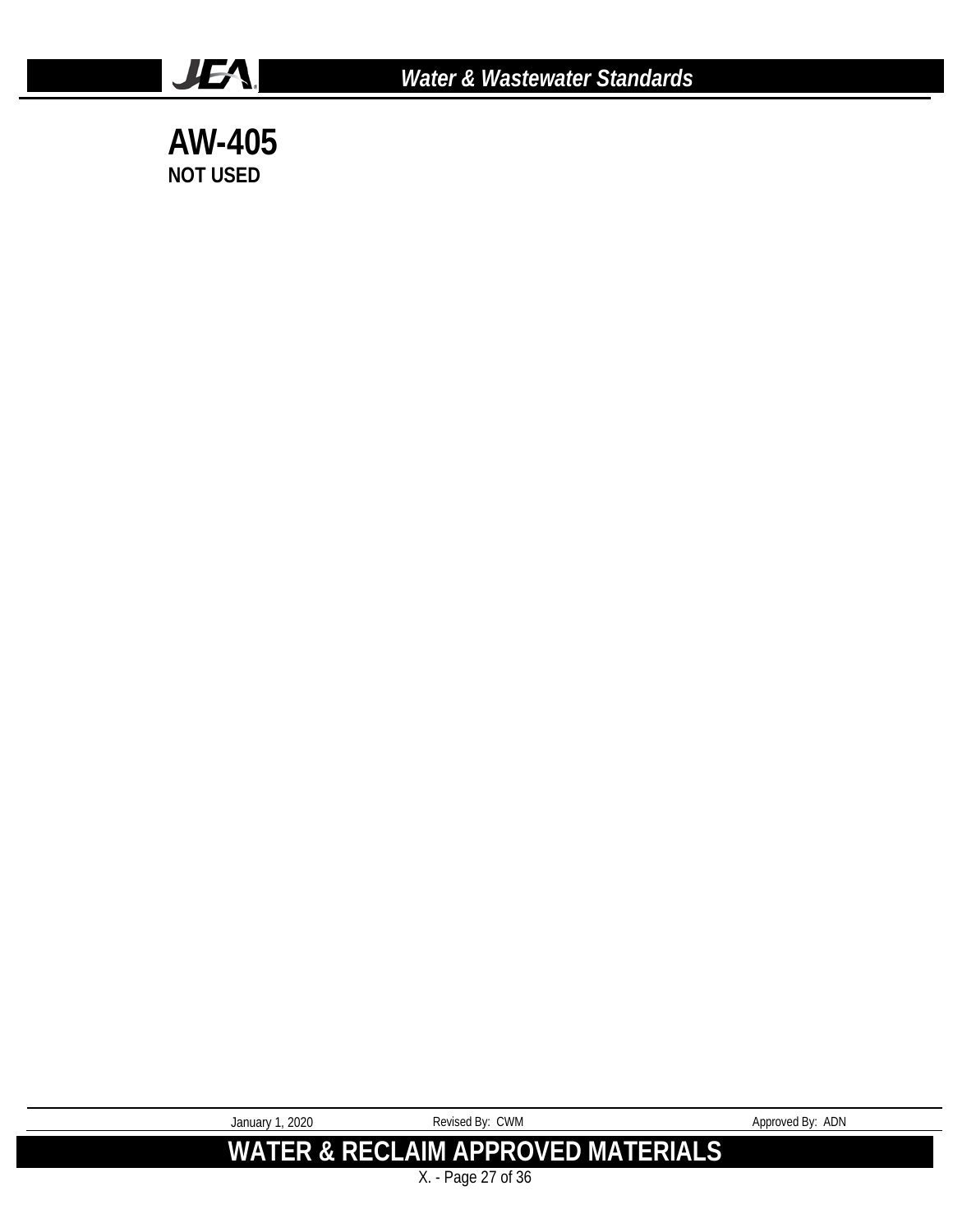# **AW-406 RESTRAINTS FOR PVC & D.I. PIPE**

JEA.



| <b>DESCRIPTION:</b> Restraints for PVC or D.I. Pipe. See Chapter III. 1. - Section 350 of the current JEA |
|-----------------------------------------------------------------------------------------------------------|
| Standards for specifications and requirements. See Chapter V. 1. - Section 701 for                        |
| Reclaimed Water specifications and requirements.                                                          |

| <b>Size</b>      | <b>Manufacturer</b>                    | Model #                            |  |
|------------------|----------------------------------------|------------------------------------|--|
| <b>All Sizes</b> | <b>EBAA</b> Iron                       | 1100 (Ductile Pipe Only)           |  |
| <b>All Sizes</b> | FBAA Iron                              | 2000 PV, 2000 SV (PVC Pipe Only)   |  |
| <b>All Sizes</b> | The Ford Meter Box Co, Inc (Uniflange) | 1400 (Ductile Pipe Only)           |  |
| <b>All Sizes</b> | The Ford Meter Box Co, Inc (Uniflange) | 1500 (PVC Pipe Only)               |  |
| <b>All Sizes</b> | Sigma (Russell Pipe)                   | One-Lok SLCE (PVC Pipe Only)       |  |
| <b>All Sizes</b> | Sigma (Russell Pipe)                   | One-Lok SLDE (Ductile Pipe Only)   |  |
| <b>All Sizes</b> | <b>Star Pipe Products</b>              | Stargrip 3000 (Ductile Pipe Only)  |  |
| <b>All Sizes</b> | <b>Star Pipe Products</b>              | AllGrip (Ductile/PVC Pipe)         |  |
| <b>All Sizes</b> | <b>Star Pipe Products</b>              | Stargrip 4000 (PVC Pipe)           |  |
| <b>All Sizes</b> | <b>Tyler Union</b>                     | TUFGrip (Ductile-TLD/PVC-TLP Pipe) |  |

| January 1, 2019 | Revised By: KGL                    | Approved By: ADN |
|-----------------|------------------------------------|------------------|
|                 | WATER & RECLAIM APPROVED MATERIALS |                  |
|                 | X. - Page 28 of 36                 |                  |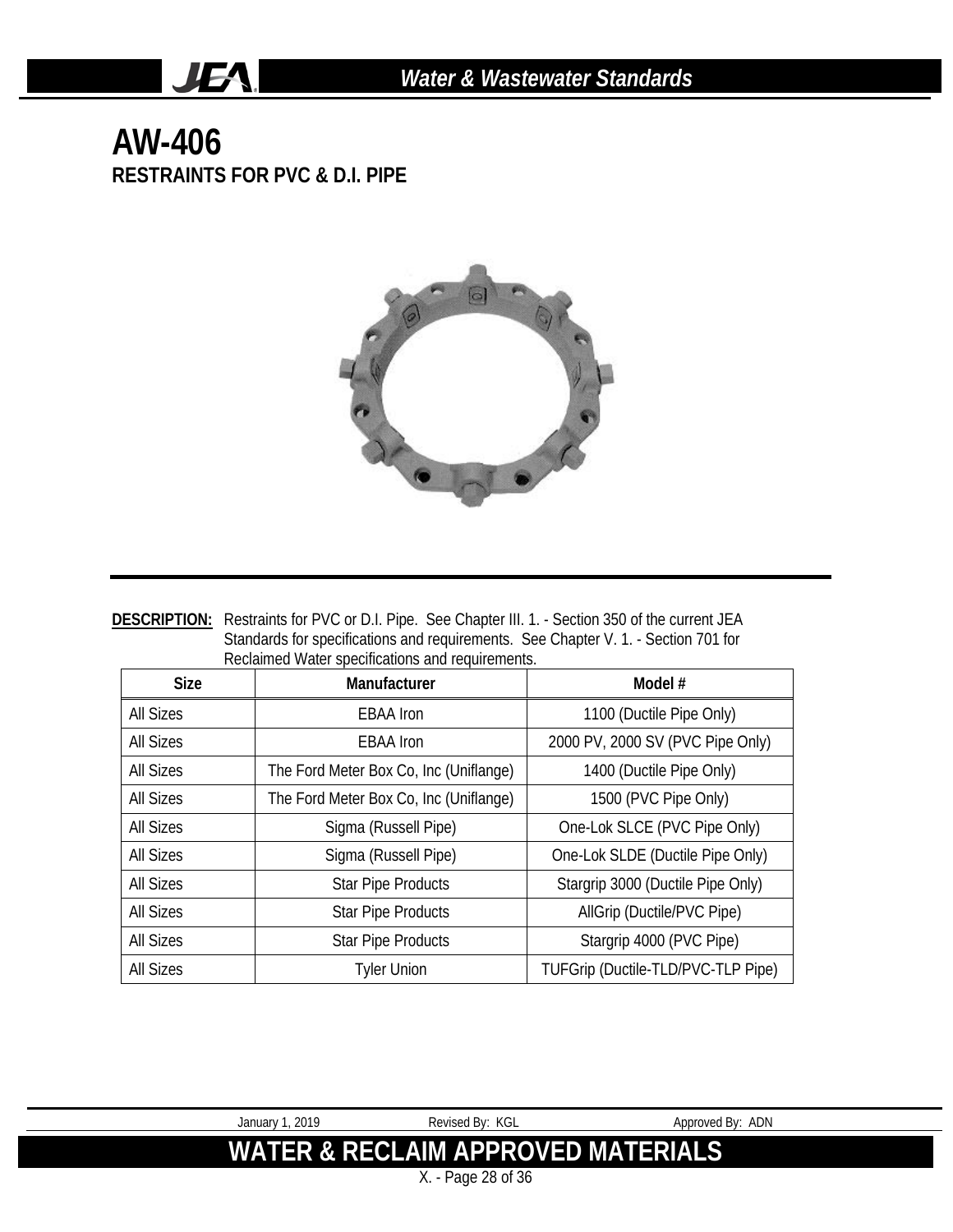# **AW-407 PVC & D.I. BELL RESTRAINING DEVICE**

JEA.



**DESCRIPTION:** Bell Restraining Devices. See Chapter III. 1. - Section 350 of the current JEA Standards for specifications and requirements. See Chapter V. 1. - Section 701 for Reclaimed Water specifications and requirements.

| <b>Size</b>      | Manufacturer                           | Model #                                             |  |
|------------------|----------------------------------------|-----------------------------------------------------|--|
| <b>All Sizes</b> | <b>EBAA</b> Iron                       | 1500, 1600 Series (PVC/Ductile)                     |  |
| <b>All Sizes</b> | <b>EBAA</b> Iron                       | 2500 Series (PVC Only)                              |  |
| <b>All Sizes</b> | <b>EBAA</b> Iron                       | 2800 Series (PVC Only)                              |  |
| <b>All Sizes</b> | The Ford Meter Box Co, Inc (Uniflange) | 1300 Series (PVC/Ductile)                           |  |
| <b>All Sizes</b> | The Ford Meter Box Co, Inc (Uniflange) | 1350, 1360 Series (PVC Only)                        |  |
| <b>All Sizes</b> | The Ford Meter Box Co, Inc (Uniflange) | 1390 Series (PVC/Ductile)                           |  |
| <b>All Sizes</b> | <b>JCM</b>                             | 610 Series (PVC/Ductile)                            |  |
| <b>All Sizes</b> | <b>JCM</b>                             | 621 Series (PVC/Ductile)                            |  |
| <b>All Sizes</b> | Romac                                  | Grip Ring (PVC/Ductile)                             |  |
| <b>All Sizes</b> | Star Pipe Products, Inc.               | 1000, 1100 (PVC/Ductile),<br>1200 (PVC Only) Series |  |
| <b>All Sizes</b> | Star Pipe Products, Inc.               | ALLGRIP 3600 (PVC/Ductile),                         |  |
| <b>All Sizes</b> | Star Pipe Products, Inc.               | Stargrip 3100(Ductile only),<br>4100 (PVC Only)     |  |
| <b>All Sizes</b> | Sigma (Russell Pipe)                   | PWP(PVC/Ductile)                                    |  |
| <b>All Sizes</b> | <b>Tyler Union</b>                     | 3000 (PVC Only)                                     |  |
| <b>All Sizes</b> | <b>SIP</b>                             | PTPVC (PVC Only)                                    |  |

January 1, 2020 **Revised By: CWM** Approved By: ADN

X. - Page 29 of 36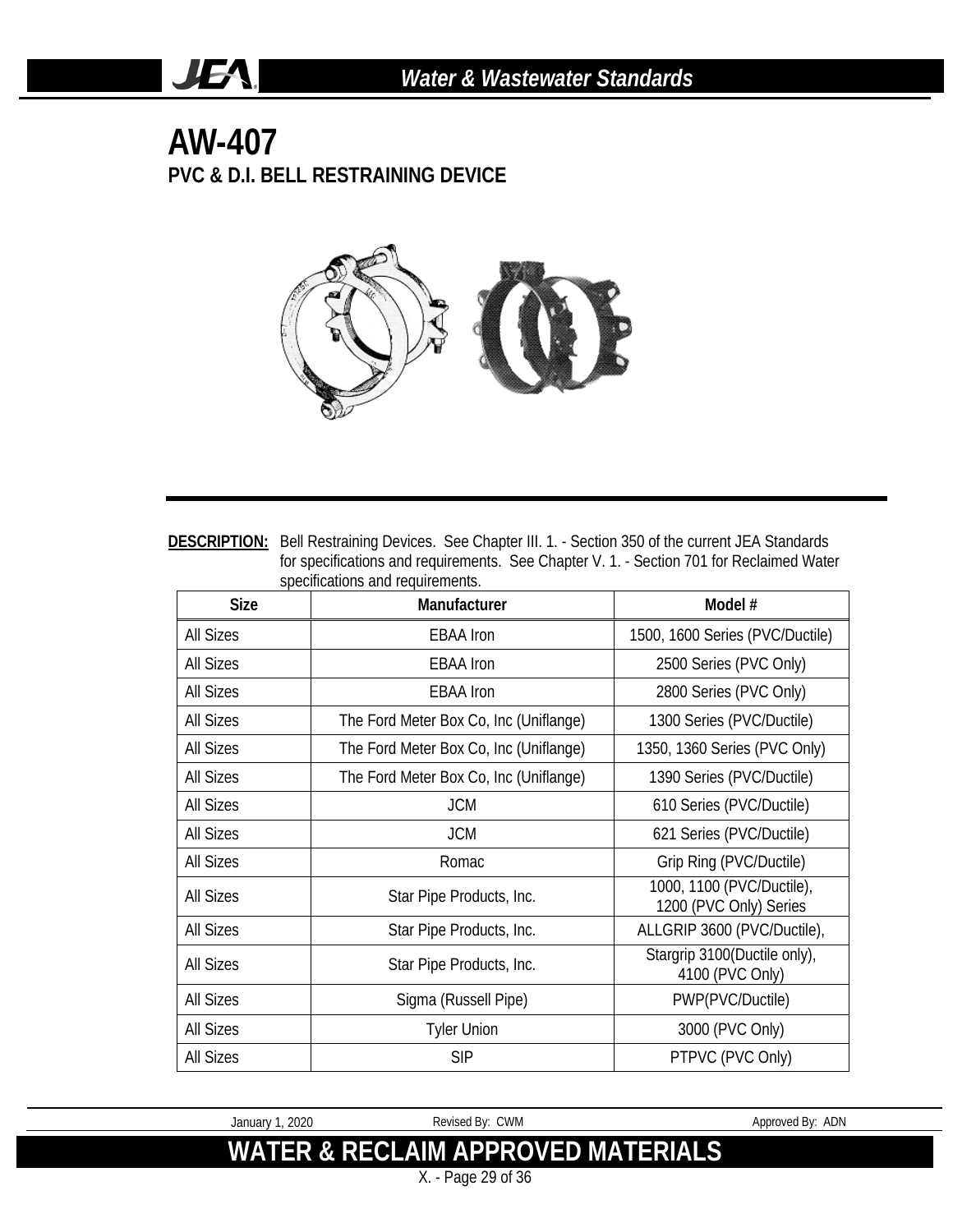# **AW-408 MECHANICAL JOINT FASTENERS**

JEA.



**DESCRIPTION:** Mechanical Joint Fasteners. See Chapter III. 1. - Section 350 of the current JEA Standards for specifications and requirements. See Chapter V. 1. - Section 701 for Reclaimed Water specifications and requirements.

| <b>Size</b> | Manufacturer            | Model # |
|-------------|-------------------------|---------|
|             | Tie Lugs:               |         |
|             | See Specifications      |         |
|             | <b>All Thread Rods:</b> |         |
|             | See Specifications      |         |
|             | Eye Bolts:              |         |
|             | See Specifications      |         |
|             | Nuts & Washers:         |         |
|             | See Specifications      |         |



X. - Page 30 of 36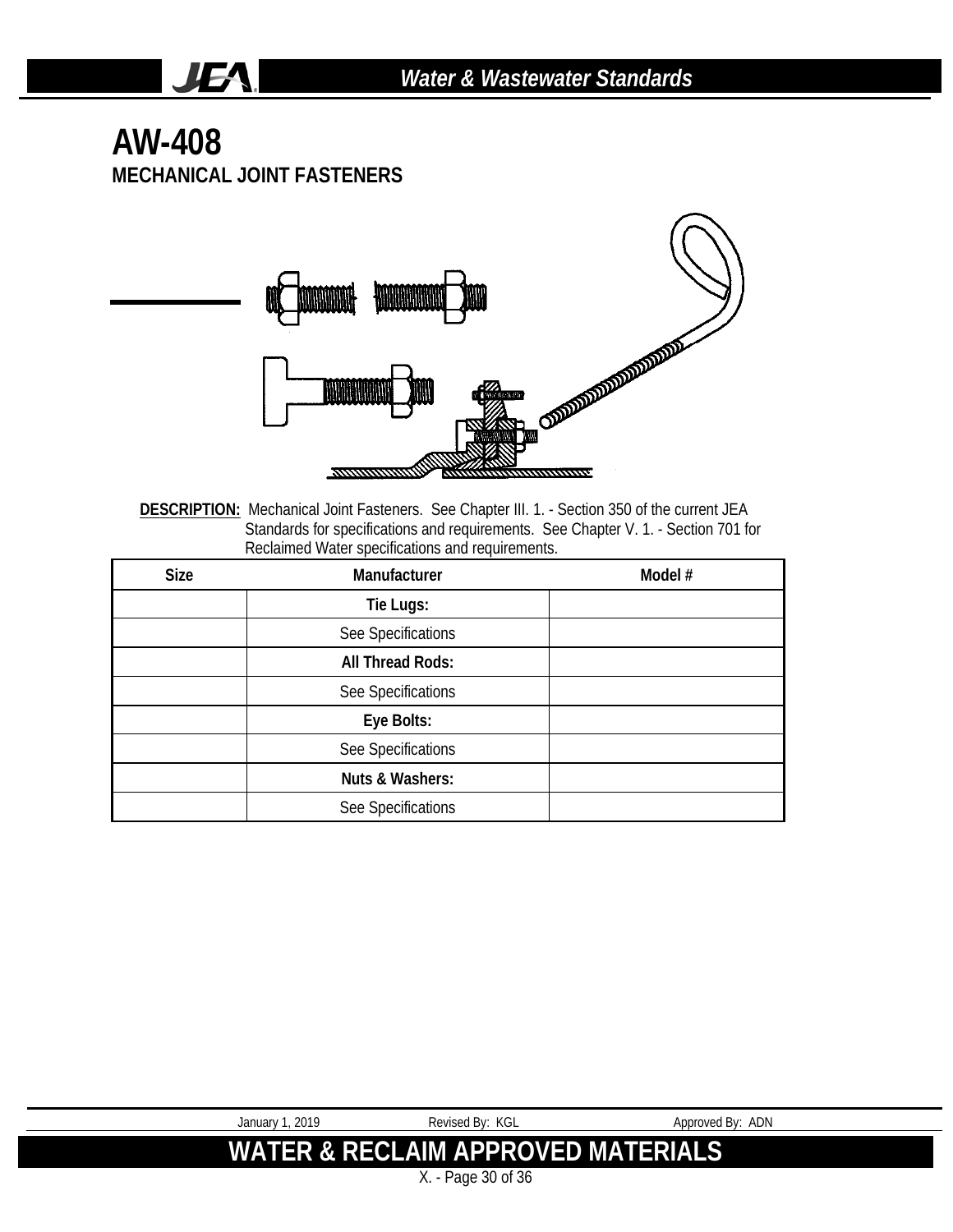### **AW-409 FLANGE ADAPTER**

JEA.



**DESCRIPTION:** Flange Adapters. See Section 350 of the current JEA Standards for specifications and requirements. See Section 701 for Reclaimed Water specifications and requirements.

| $P: S \cup S$ is a project section |                                        |                 |
|------------------------------------|----------------------------------------|-----------------|
| <b>Size</b>                        | Manufacturer                           | Model #         |
| 3-inch & larger                    | EBAA                                   | Series 1000 DIP |
| 3-inch & larger                    | EBAA                                   | Series 2100 DIP |
| 3-inch & larger                    | The Ford Meter Box Co, Inc (Uniflange) | 200 C & S       |
| 3-inch & larger                    | The Ford Meter Box Co, Inc (Uniflange) | 400 C& S        |
| 3-inch & larger                    | The Ford Meter Box Co, Inc (Uniflange) | 900 C & S       |
| 3-inch & larger                    | The Ford Meter Box Co, Inc (Uniflange) | UFA-200 DIP     |
| 3-inch & larger                    | The Ford Meter Box Co, Inc (Uniflange) | UFA-900 PVC     |
| 3-inch & larger                    | <b>Star Pipe</b>                       | Series 200G     |
| 3-inch & larger                    | <b>Star Pipe</b>                       | Series 400G     |

The use of flange adapters shall be limited to areas specifically approved by JEA on a project-by-project basis.

| January 1, 2020 | Revised By: CWM                    | Approved By: ADN |
|-----------------|------------------------------------|------------------|
|                 | WATER & RECLAIM APPROVED MATERIALS |                  |
|                 | X. - Page 31 of 36                 |                  |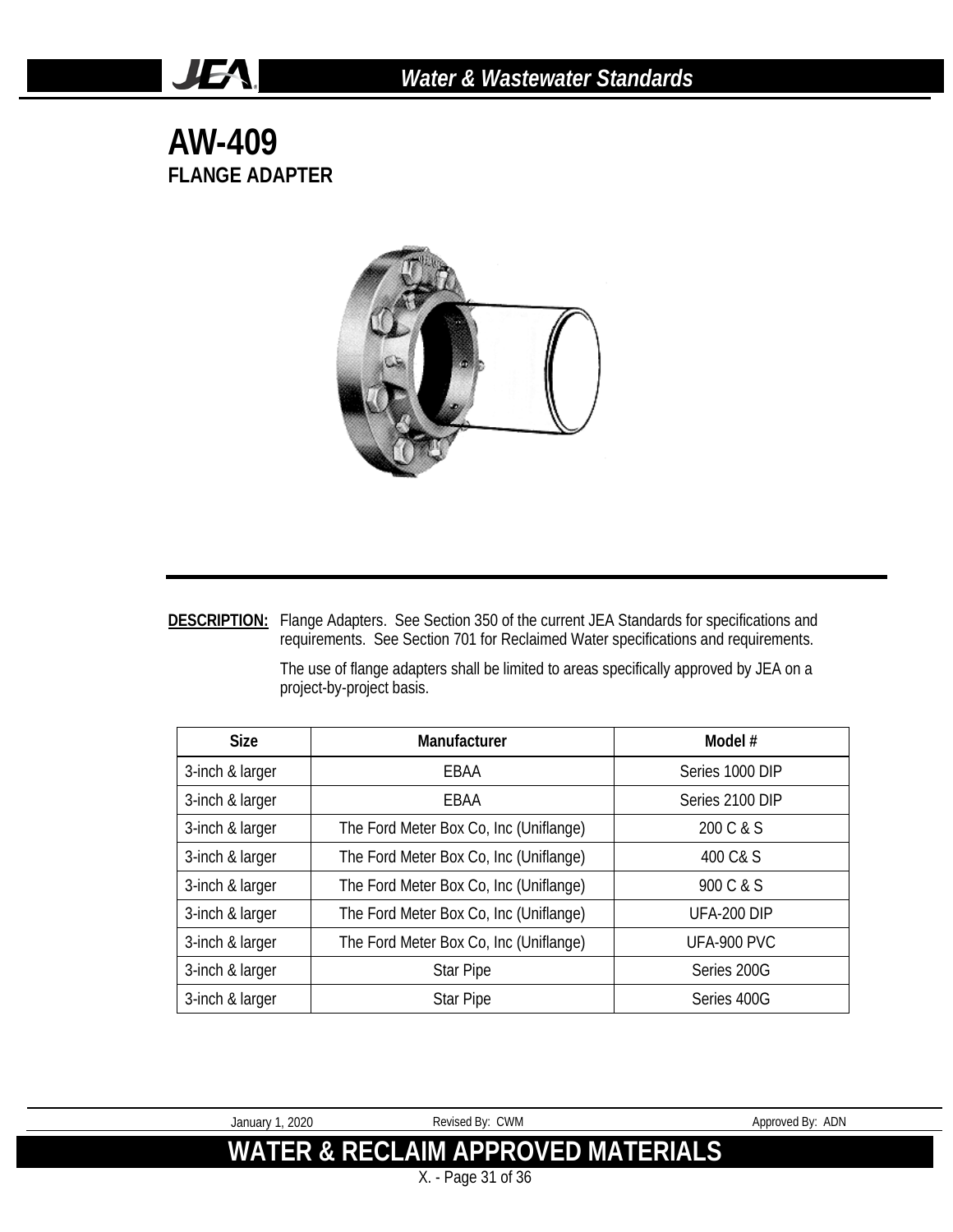# **AW-410 BRASS ADAPTER & COUPLER**

 $L =$ 



| <b>DESCRIPTION:</b> Brass Adapters & Couplers. See Chapter III. 1. - Section 350 of the current JEA |
|-----------------------------------------------------------------------------------------------------|
| Standards for specifications and requirements. See Chapter V. 1. - Section 701 for                  |
| Reclaimed Water specifications and requirements.                                                    |

| <b>Size</b>      | <b>Manufacturer</b>         | Model #<br>See Specifications for<br>Configuration and Sizing. |
|------------------|-----------------------------|----------------------------------------------------------------|
| 2-inch & smaller | The Ford Meter Box Co, Inc. |                                                                |
| 2-inch & smaller | McDonald A.Y. McDonald Mfg  |                                                                |
| 2-inch & smaller | Mueller                     |                                                                |
| 2-inch & smaller | James Jones                 |                                                                |
| 2-inch & smaller | Cambridge Brass             |                                                                |

| January 1, 2019 | Revised By: KGL                    | Approved By: ADN |
|-----------------|------------------------------------|------------------|
|                 | WATER & RECLAIM APPROVED MATERIALS |                  |
|                 | X. - Page 32 of 36                 |                  |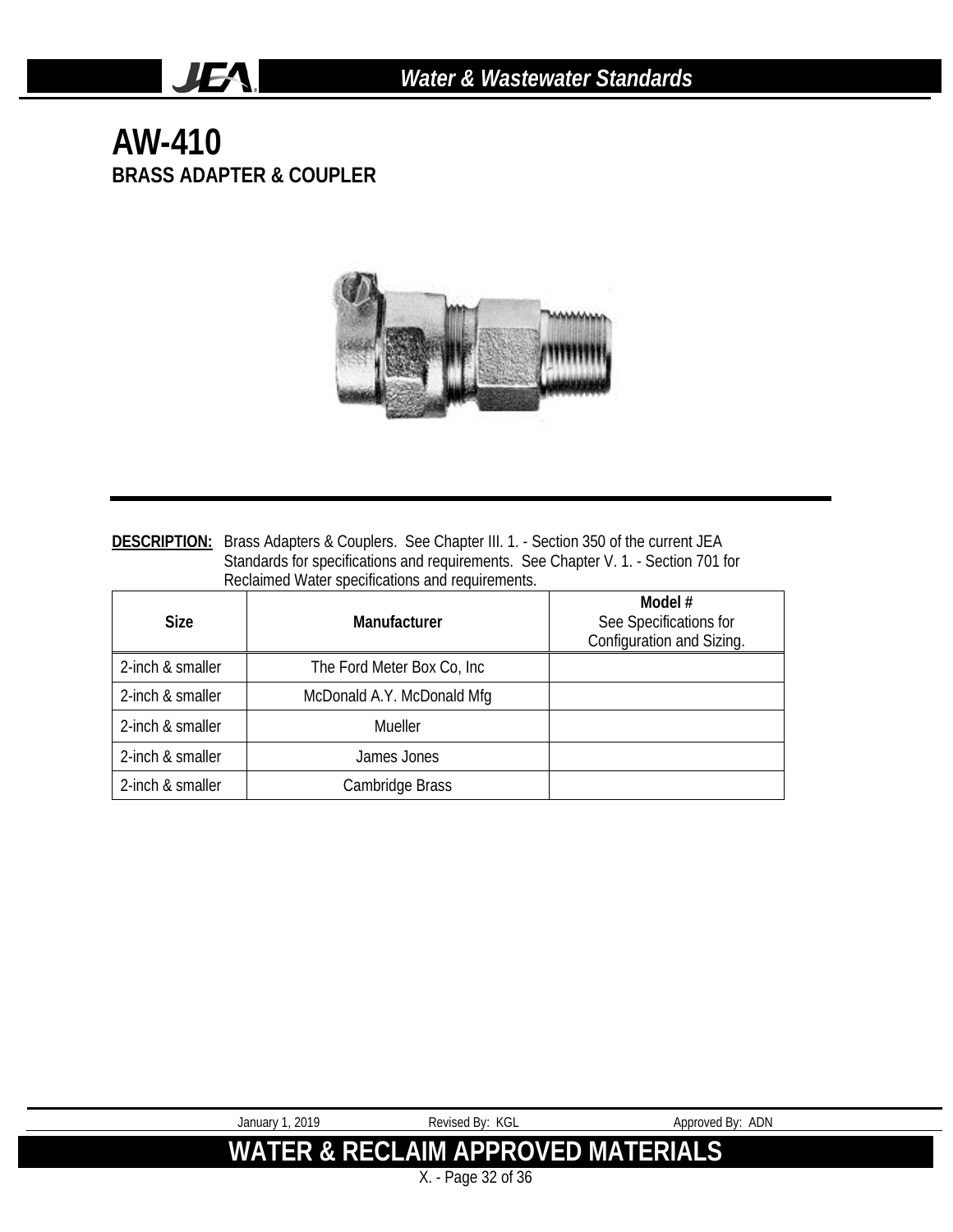# **AW-411 SERVICE SADDLE, DOUBLE STRAP**

**JEA** 



**Note:** Select desired saddle O.D. range which specifically matches outside diameter of pipe. Saddles for C-900 shall be sized to the exact O.D. size for proper fit. A double strap saddle will be required for all wet taps and are acceptable for installation on dry water supply mains (all sizes).

**DESCRIPTION:** Service Saddle shall be epoxy or poly coated with double stainless steel straps. See Chapter III. 2. - Section 351 of the current JEA Standards for specifications and requirements. See Chapter V. 2. - Section 702 for Reclaimed Water specifications and requirements.

| <b>Outlet Size</b> | <b>Manufacturer</b>     | Model #           |
|--------------------|-------------------------|-------------------|
| 2-inch & smaller   | Cascade Waterworks Mfg. | CDS2/CDS-LD       |
| 2-inch & smaller   | Dresser Inc./GE         | 291DS             |
| 2-inch & smaller   | The Ford Meter Box Co.  | $FC - 202, 202BS$ |
| 2-inch & smaller   | <b>JCM Industries</b>   | 406               |
| 2-inch & smaller   | <b>Smith Blair</b>      | 317               |
| 2-inch & smaller   | Mueller                 | DR 25             |
| 2-inch & smaller   | Power Seal              | 3417, 3409        |

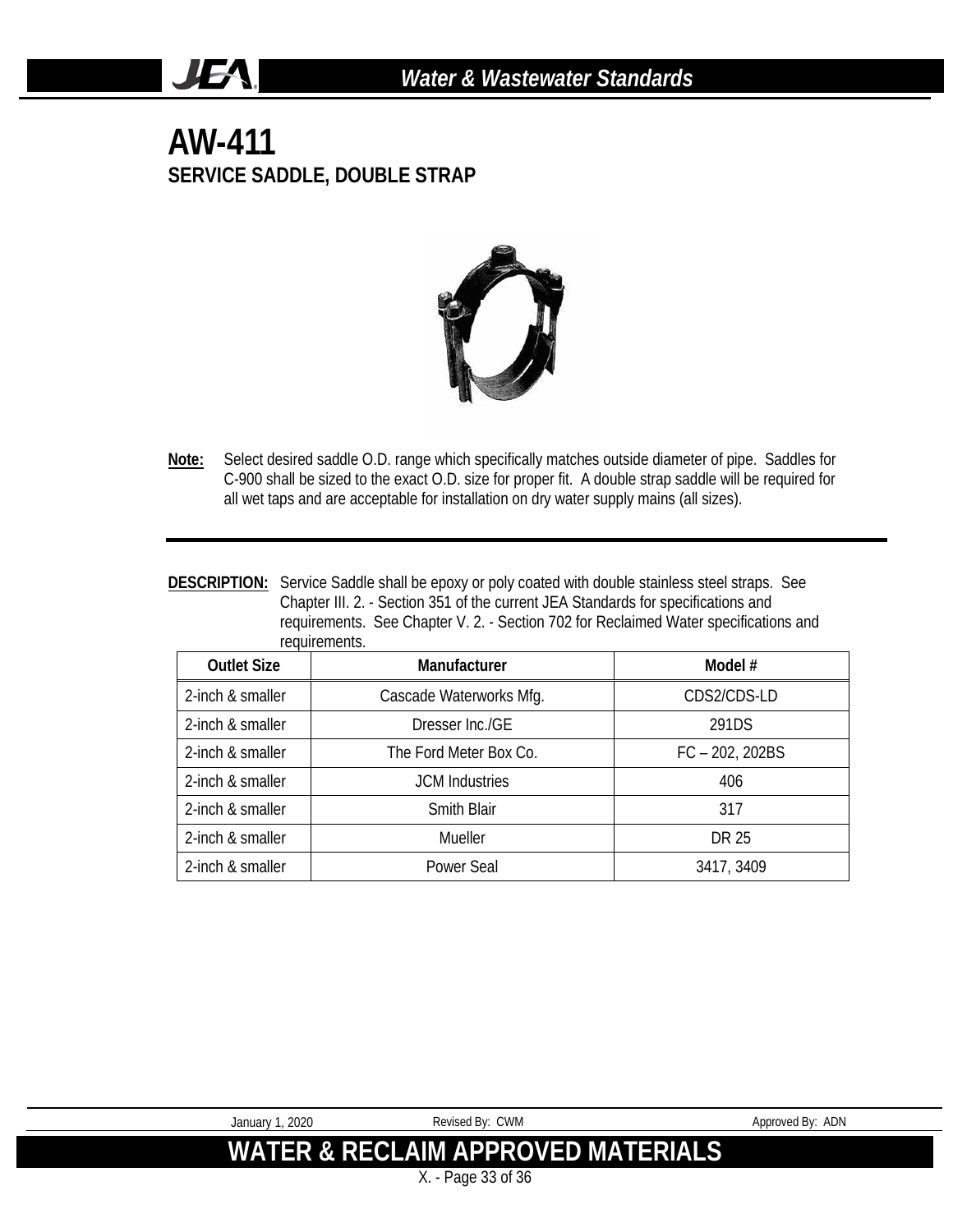**AW-412 SERVICE SADDLE, SINGLE STRAP**

**JEA** 



- **Note:** Select desired saddle O.D. range which specifically matches outside diameter of pipe. Saddles for C-900 shall be sized to the exact O.D. size for proper fit. Single Strap Saddle is approved for new 1-inch water services only which are installed on dry water main, sized 4-inch through 10 inch.
- **DESCRIPTION:** Service Saddle shall be epoxy or poly coated with single stainless steel straps. See Chapter III. 2. - Section 351 of the current JEA Standards for specifications and requirements. See Chapter V. 2. - Section 702 for Reclaimed Water specifications and requirements.

| <b>Outlet Size</b> | <b>Manufacturer</b>     | Model #           |
|--------------------|-------------------------|-------------------|
| 1-inch & smaller   | Cascade Waterworks Mfg. | CDS <sub>2</sub>  |
| 1-inch & smaller   | Dresser Inc./GE         | 291-SS            |
| 1-inch & smaller   | Ford Meter Box Company  | FC-101            |
| 1-inch & smaller   | <b>JCM Industries</b>   | 405               |
| 1-inch & smaller   | <b>Smith Blair</b>      | 315               |
| 1-inch & smaller   | Mueller                 | DR <sub>1</sub> S |
| 1-inch & smaller   | Power Seal              | 3417, 3409        |

| January 1, 2019                     | Revised By: KGL | Approved By: ADN |  |
|-------------------------------------|-----------------|------------------|--|
|                                     |                 |                  |  |
| WATER & RECLAIM APPROVED MATERIALS! |                 |                  |  |
|                                     |                 |                  |  |
| X. - Page 34 of 36                  |                 |                  |  |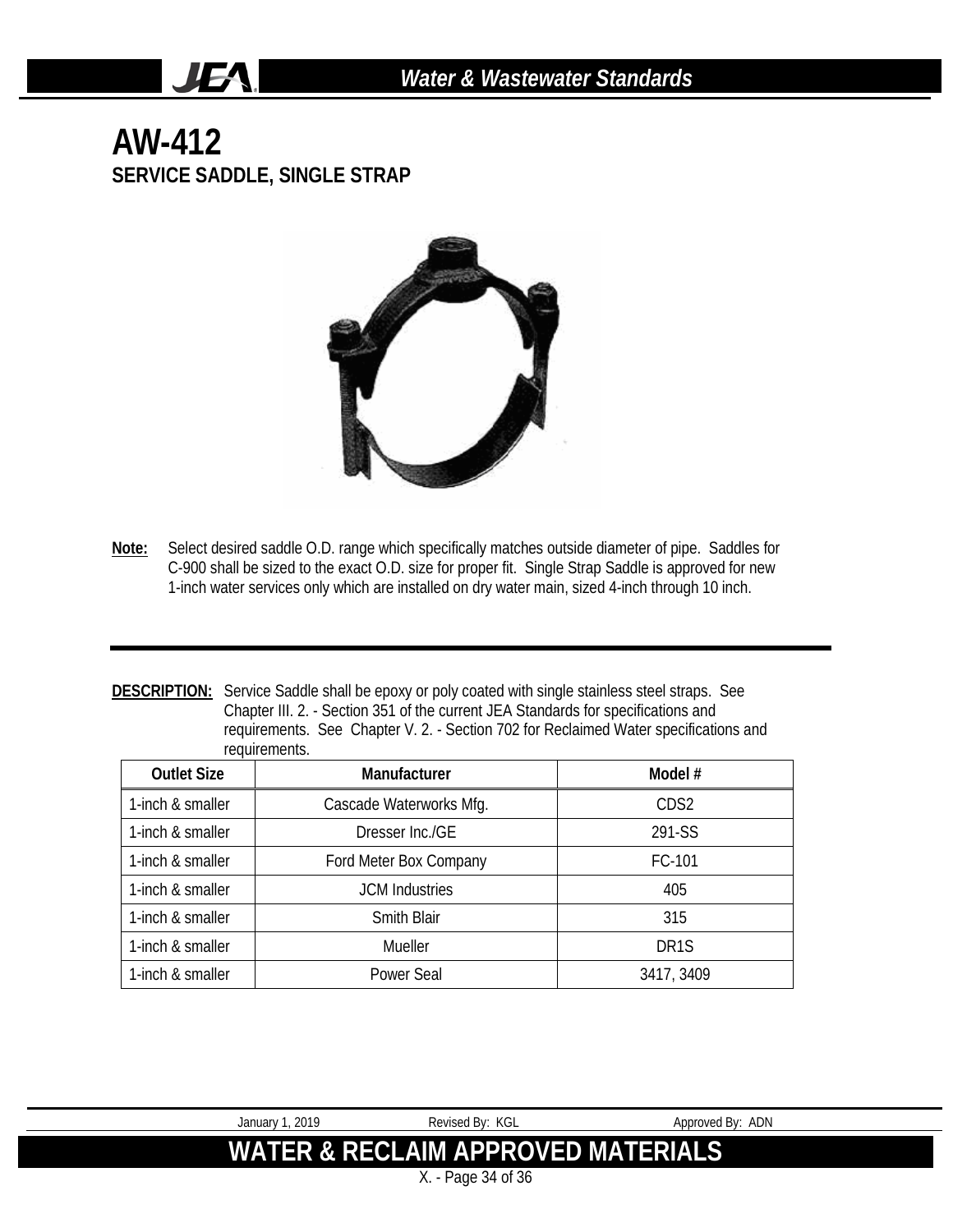# *Water & Wastewater Standards*

### **AW-413 CASING SPACER**

**JEA** 



| <b>DESCRIPTION:</b> Casing Spacers. See Chapter III. 1. - Section 350 of the current JEA Standards for |
|--------------------------------------------------------------------------------------------------------|
| specifications and requirements. See Chapter VI. 1. - Section 701 for Reclaimed Water                  |
| specifications and requirements.                                                                       |

| <b>SIZE</b> | <b>MANUFACTURER</b>               | MODEL#                           |
|-------------|-----------------------------------|----------------------------------|
| Varies      | Cascade Waterworks Mfg.           | <b>CCS</b>                       |
| Varies      | EnPro Industries, Inc.            | S/S Type                         |
| Varies      | EnPro Industries, Inc.            | <b>PVC Coated Steel</b>          |
| Varies      | RACI                              | <b>High Density Polyethylene</b> |
| Varies      | Advanced Products & Systems, Inc. | SSI, SI, CI                      |
| Varies      | <b>BWM Company</b>                |                                  |
| Varies      | <b>CCI Pipeline Systems</b>       | CSC, CSS                         |